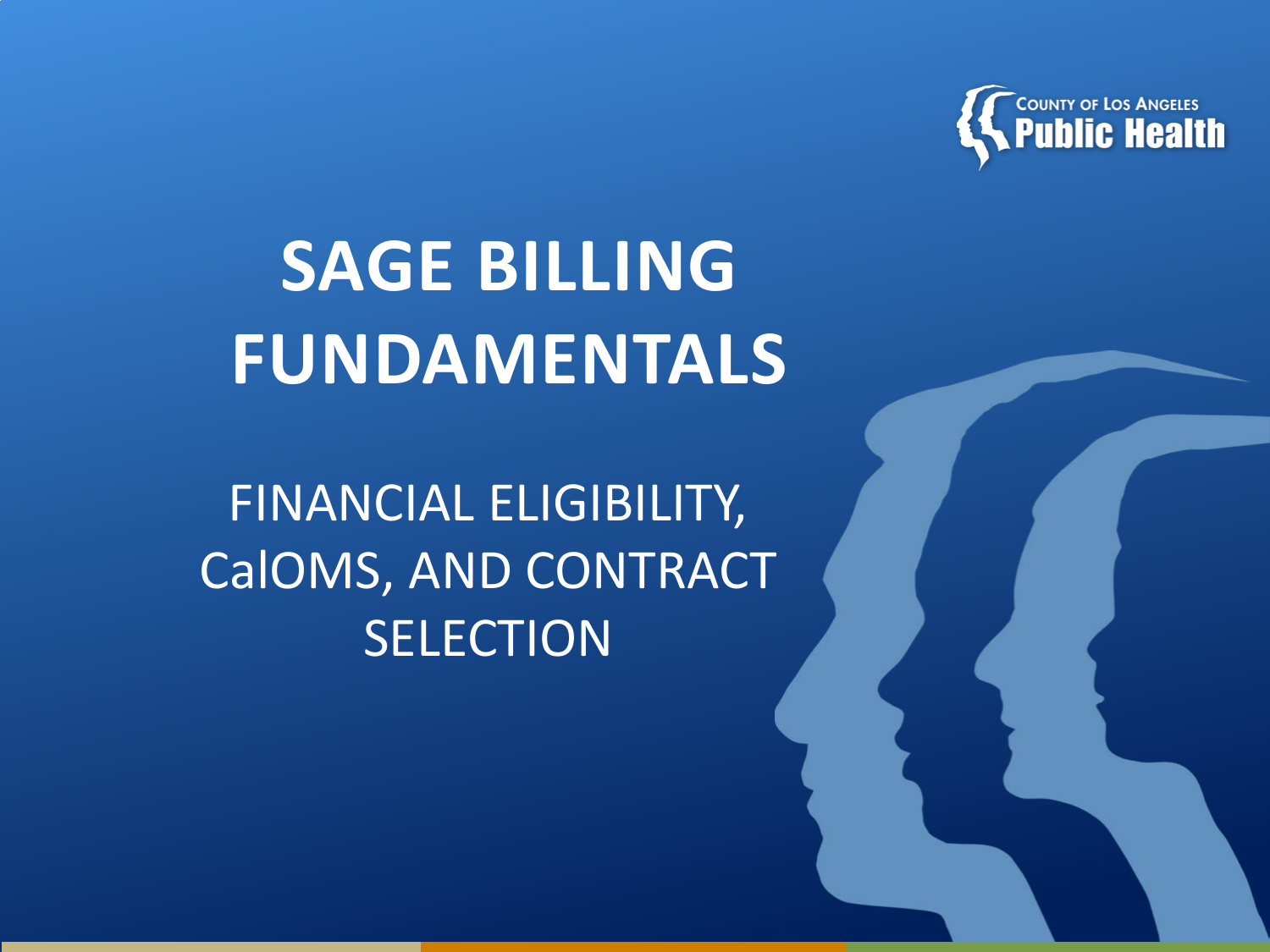

#### **OVERVIEW**

- **1. Provide clarification on who is eligible for SAPC Reimbursed Services**
- **2. Provide clarification and guidance on how to correctly complete the Sage Financial Eligibility Form for most commonly encountered patient scenarios.**
- **3. Provide clarification and guidance on how to correctly complete the Sage Authorization Form** based on:
	- Services you are requesting
	- Site you are requesting authorization for
- **4. Clarify the role of CalOMS/LACPRS in identifying funding sources that patient may be entitled to.**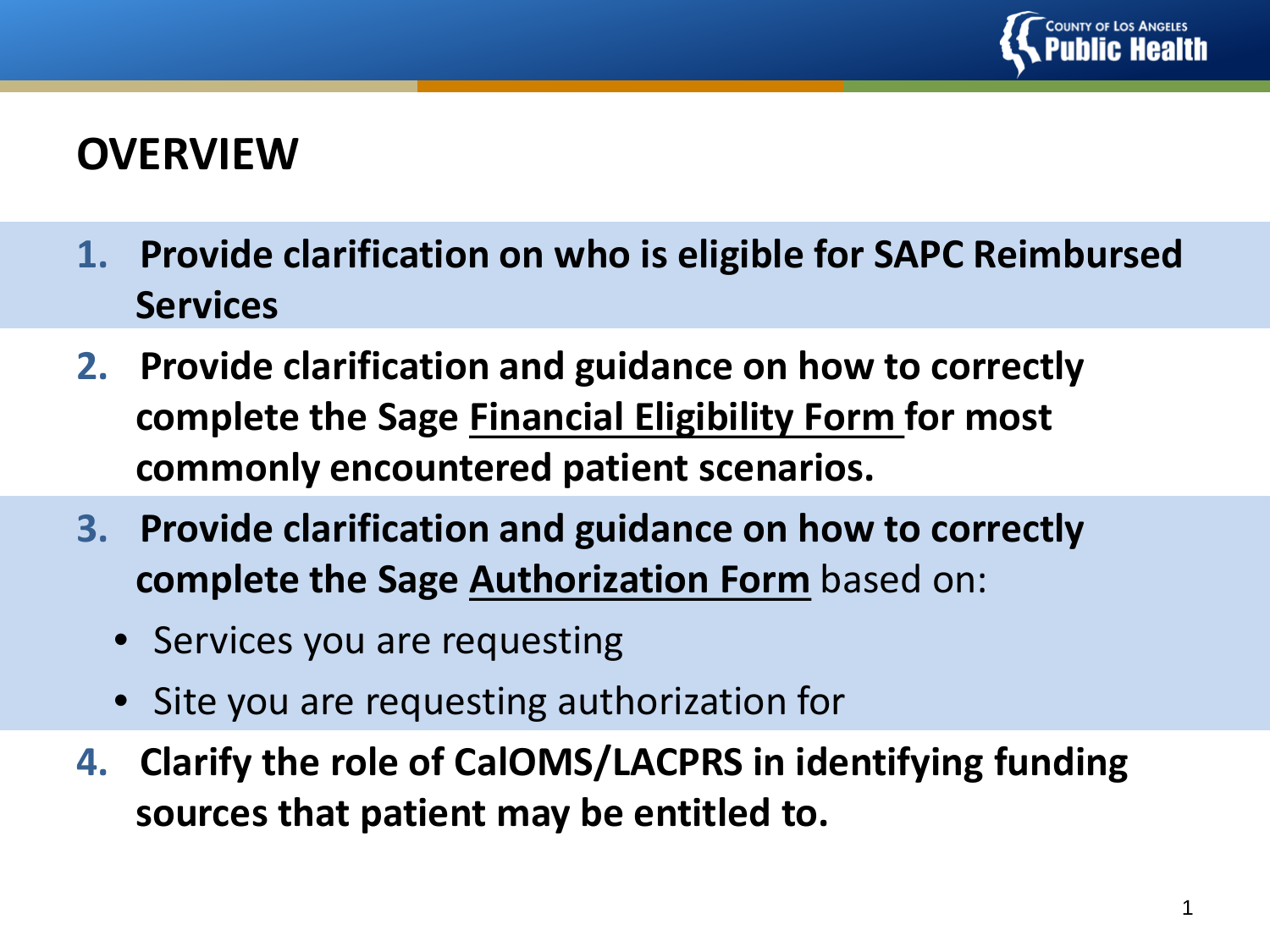

## **Who is Eligible for SAPC Reimbursed Services?**

- Medi-Cal Eligible or Enrolled
- My Health LA Eligible or Enrolled
- Individuals in the following programs who are NOT Medi-Cal or My Health LA eligible:
	- **AB 109**
	- **Promoting Safe and Stable Families**
	- **Juvenile Justice Crime Prevention Act**
	- **Title IV-E**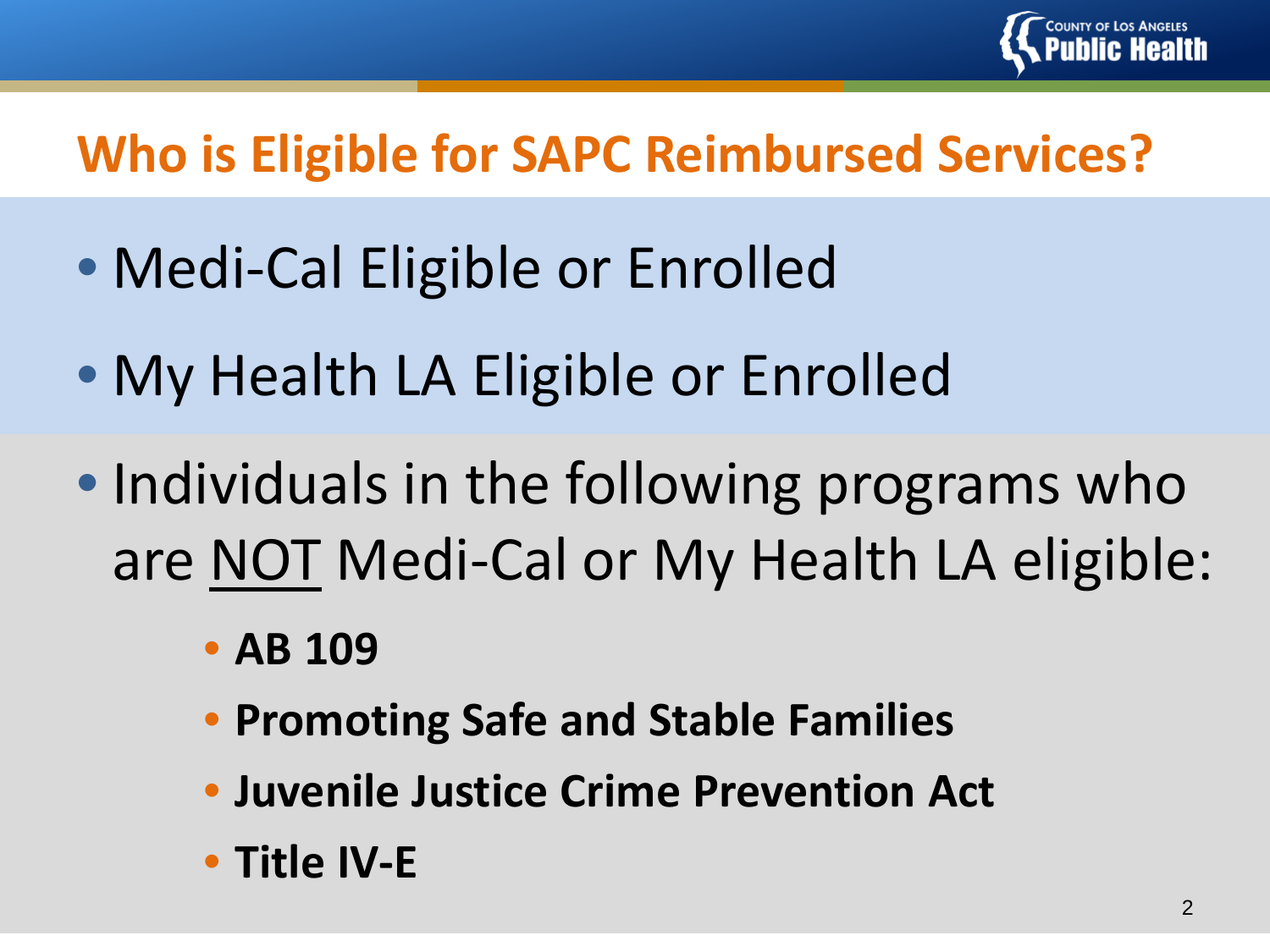

# **Financial Eligibility Form**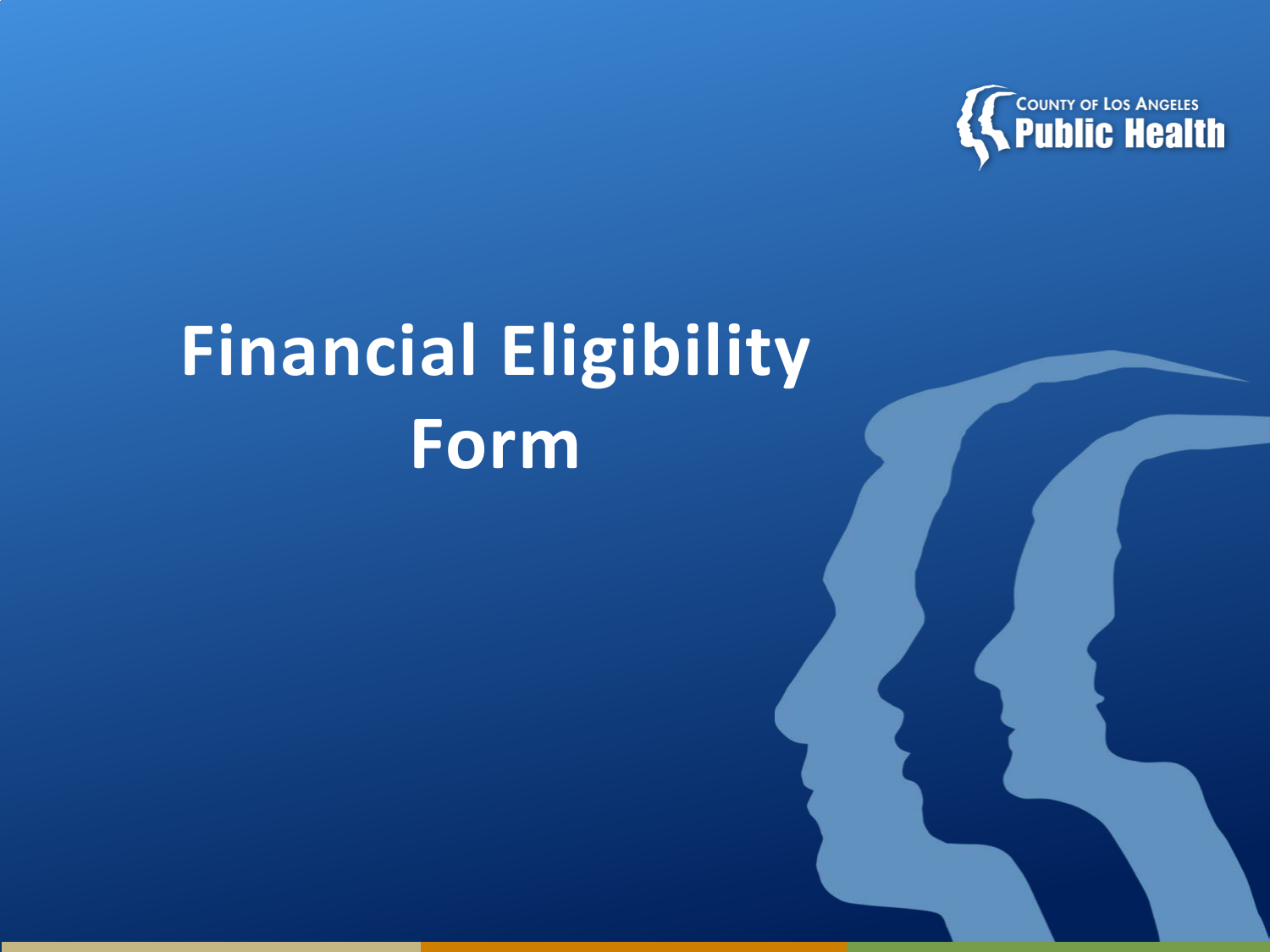

## **What does the Financial Eligibility Form do?**

- Identifies ALL the funding sources available to help cover the costs of the patient's care.
- It is based on the INDIVIDUAL'S available insurance resources.
	- –It does NOT reflect the:
		- PROVIDER OR PROGRAM'S ELIGIBILTY
		- SPECIFIC SERVICE BEING REQUESTED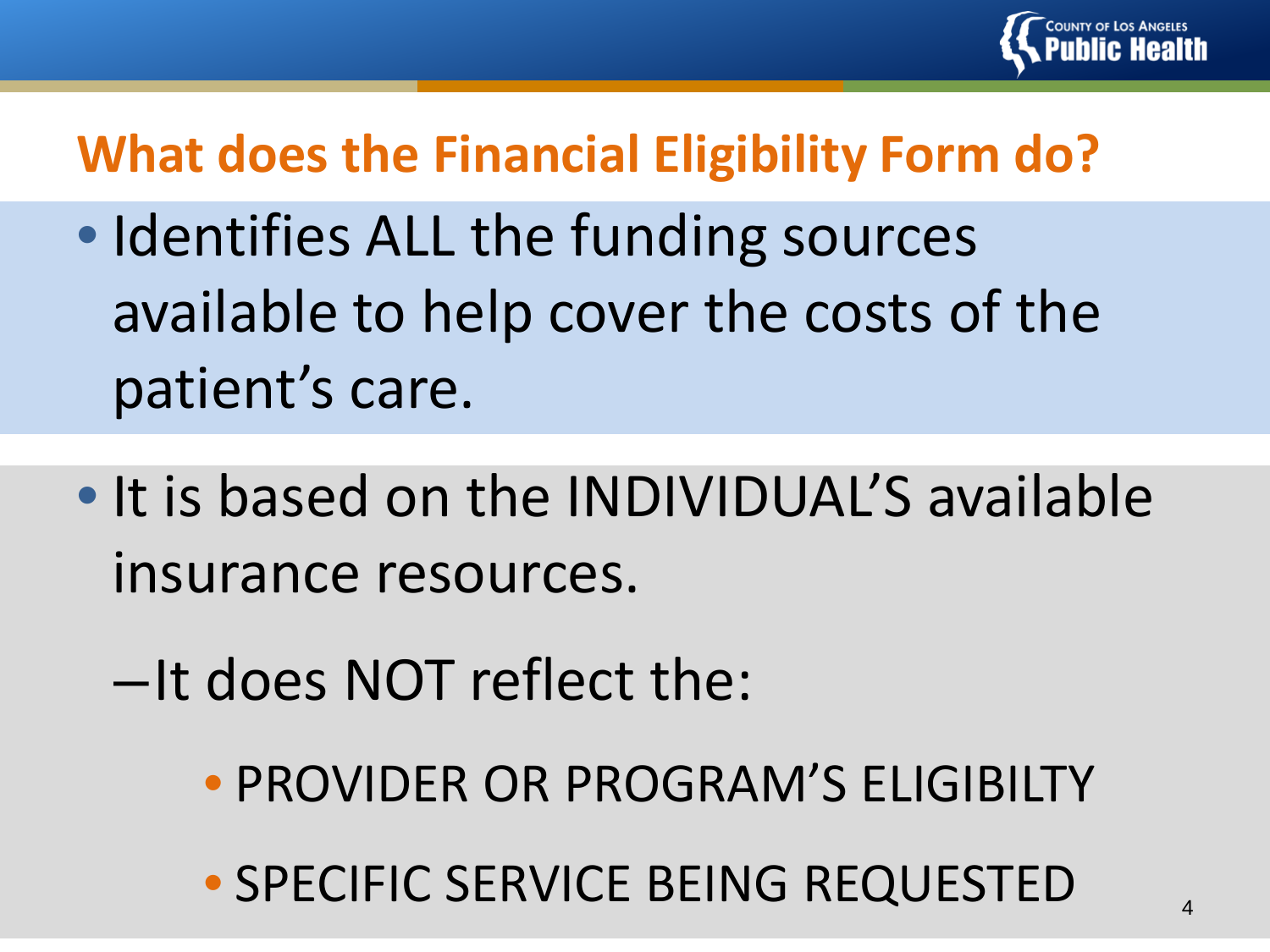

# **Financial Eligibility Form**

Patient ENROLLED in Drug Medi-Cal (DMC)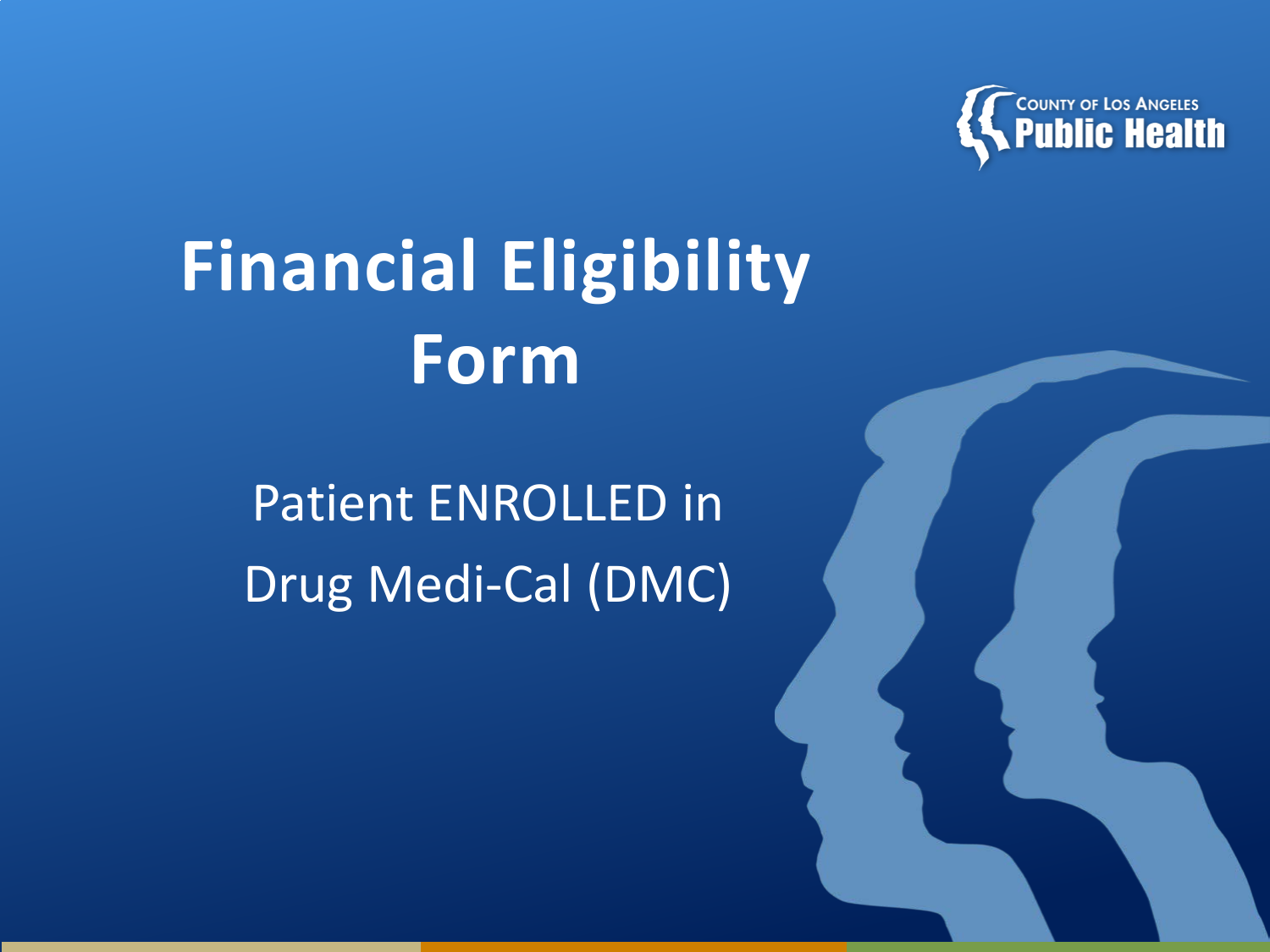

#### **Scenario: Patient Enrolled in Drug Medi-Cal (DMC) FINANCIAL ELIGIBLITY FORM**

| <b>Guarantor Selection</b> |                                          |                  |                |
|----------------------------|------------------------------------------|------------------|----------------|
| <b>Change Order</b>        | <b>Guarantor Name</b>                    |                  |                |
| t t                        | California Department of Alcohol and Dru |                  | Delete<br>Edit |
| t t                        | LA County - Non DMC                      |                  | Delete<br>Edit |
| -- Guarantors --           | <b>Add Guarantor</b>                     |                  |                |
|                            |                                          | Submit<br>Cancel |                |

- **MUST complete a Financial Eligibility Form for all patients at admission.**
- **To ensure you are able to access all benefits available, you must enter 2 separate guarantors for each patient that has DMC (1).** 
	- DMC Medi-Cal: DMC should always be listed as the 1<sup>st</sup> guarantor.
	- LA County Non-DMC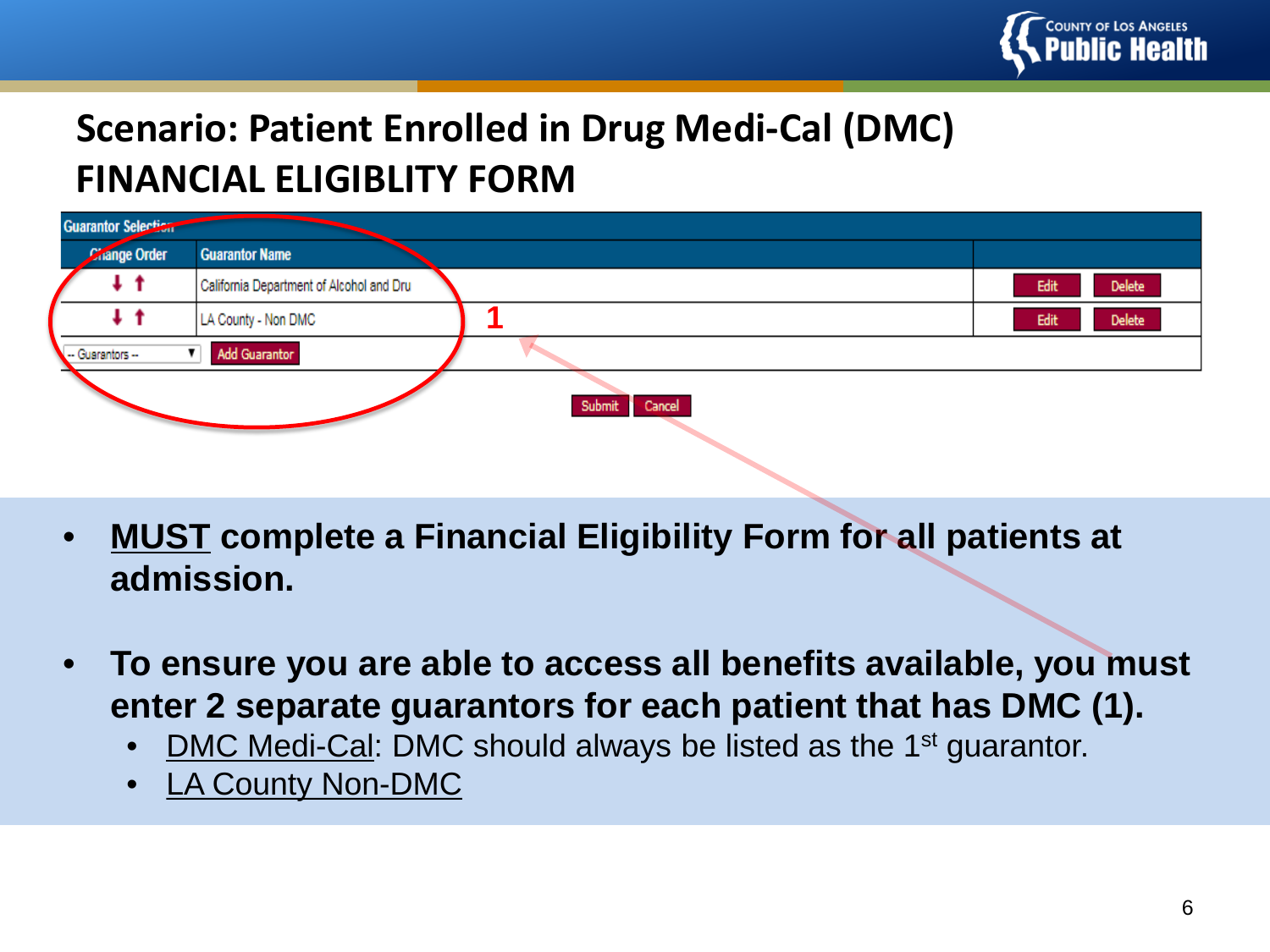

### **Scenario: Patient Enrolled in Drug Medi-Cal (DMC) FINANCIAL ELIGIBLITY FORM**

| Guarantor Information                             |                                                                             |
|---------------------------------------------------|-----------------------------------------------------------------------------|
| <b>Guarantor Plan</b><br>Medi-Cal<br>$\checkmark$ | <b>Customize Guarantor Plan</b><br>З<br>$\supset$ Yes - Y $\bigcirc$ No - N |
|                                                   |                                                                             |
| <b>Subecriber Information</b>                     |                                                                             |
| <b>Subscriber Policy Number</b><br>912345678C     | <b>Subscriber Medicare Number</b>                                           |
| Subscriber Medicaid #                             | Subscriber MEDS ID#                                                         |
| Subscriber Client Index #<br>912345678C           | <b>Subscriber Branch of Service</b><br>-Please Choose One- V                |
|                                                   |                                                                             |

- **Selecting "DMC Medi-Cal" will auto-populate Medi-Cal as the Guarantor Plan (2):**
	- Do NOT change Guarantor Plan type or Guarantor Information
	- Customize Guarantor Plan field should always be "NO" **(3)**
- 7 • **Subscriber Client Index # (CIN):** Enter 9 digit alphanumeric CIN, assigned by Medi-Cal, in "Subscriber Policy Number" **(4)** and "Subscriber Client Index #" **(5)** fields.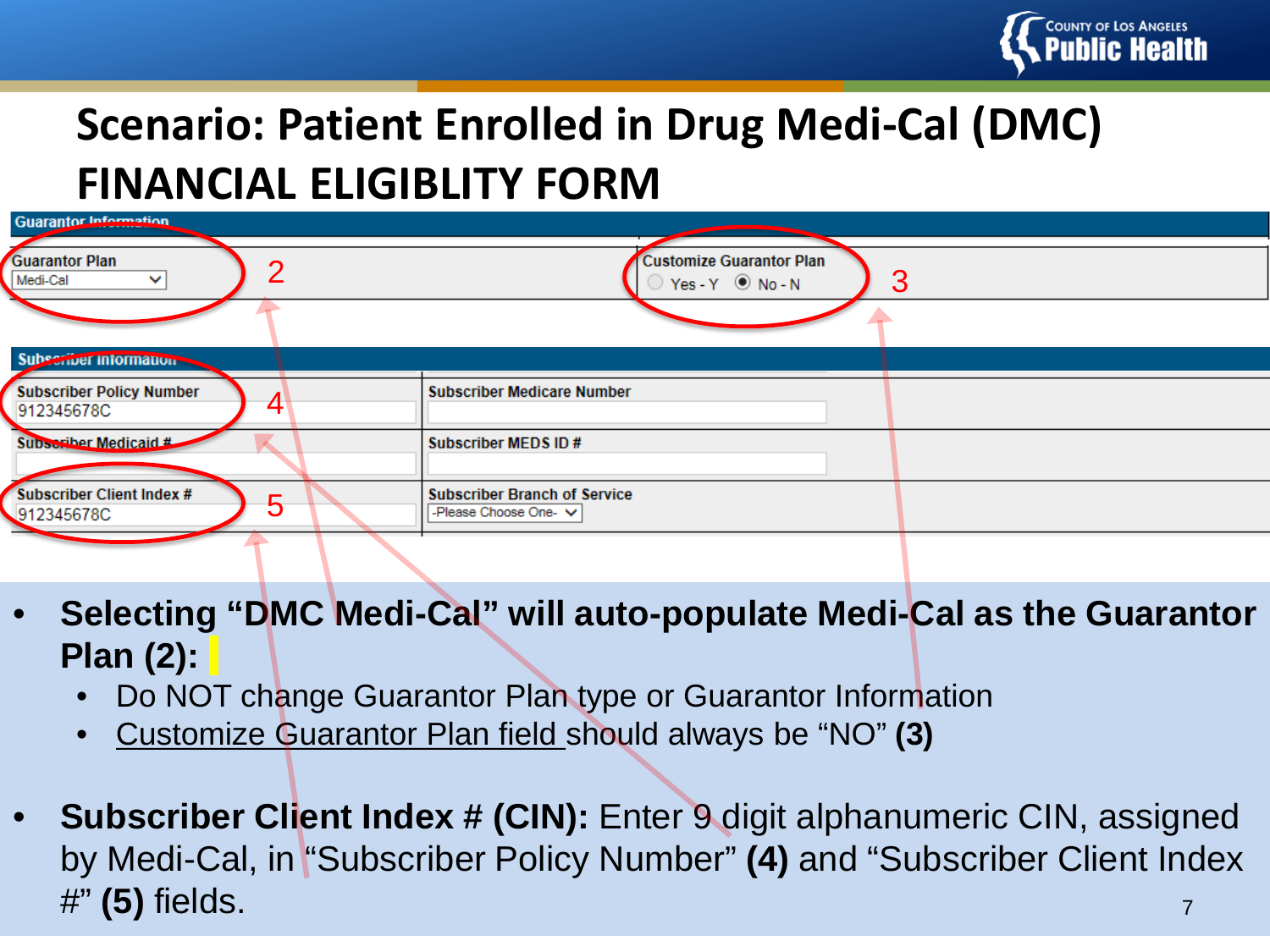

#### **Scenario: Patient Enrolled in Drug Medi-Cal (DMC) FINANCIAL ELIGIBLITY FORM**

| <b>Coverage Information</b>                                              |                                              |
|--------------------------------------------------------------------------|----------------------------------------------|
| <b>Eligibility Verified</b><br>$\circ$ Yes-Y $\circ$ No-N                | <b>Coverage Effective Date</b><br>07/01/2017 |
| <b>Coverage Expiration Date</b>                                          | <b>Nahibit Billing By Mail</b>               |
| <b>Effective Date Of Contract</b><br>6<br> 01/01/2000                    | <b>Expiration Date Of Contract</b>           |
| <b>Is This A Managed Care Contract</b><br>$\circ$ Yes - Y $\circ$ No - N | Insurance Code/Medicaid Tape                 |
| <b>Coordination Of Benefits</b><br>$\bullet$ Yes-Y $\circ$ No-N          | <b>Date Of Accident</b>                      |

- **Effective Date of Contract:** Should read 01/01/2000 **(6)**.
- **Coverage Effective Date:** If you know the patient's Medi-Cal Effective date, enter the known date.
	- If you are unsure of the effective date, enter  $07/01/2017$ , as that is the launch date for DMC-ODS in LA County **(7)**.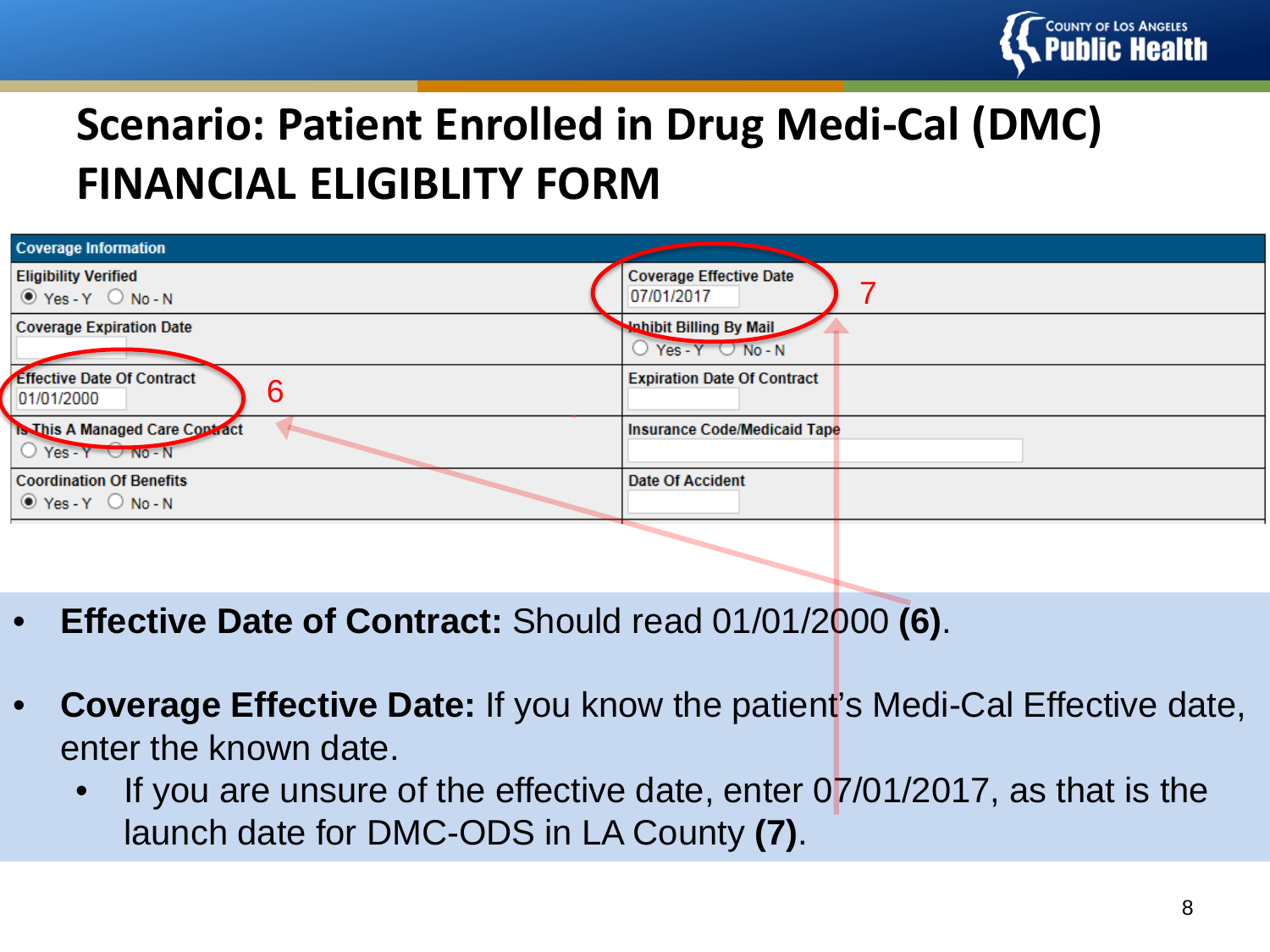

## **Scenario: Patient Enrolled in Drug Medi-Cal (DMC) FINANCIAL ELIGIBLITY FORM: LA County Non-DMC**

| <b>Guarantor Information</b>                |                                                              |  |  |
|---------------------------------------------|--------------------------------------------------------------|--|--|
|                                             |                                                              |  |  |
| n<br><b>Guarantor Plan</b>                  | 3<br><b>Customize Guarantor Plan</b>                         |  |  |
| $\checkmark$<br>Insurance                   | $Yes - Y$ $@$ No - N                                         |  |  |
|                                             |                                                              |  |  |
| Subscriber Information                      |                                                              |  |  |
| <b>Subscriber Policy Number</b><br>4<br>N/A | <b>Subscriber Medicare Number</b>                            |  |  |
| Subscriber Medicaid #                       | Subscriber MEDS ID#                                          |  |  |
| <b>Subscriber Client Index #</b><br>5       | <b>Subscriber Branch of Service</b><br>-Please Choose One- V |  |  |

**In addition to DMC, You also need to enter LA County Non-DMC as a Guarantor** 

- **Selecting "LA County NON-DMC" will auto-populate "INSURANCE" as the Guarantor Plan (2):**
	- Do not change Guarantor Plan type or Guarantor Information
	- Customize Guarantor Plan field should always be "NO" **(3)**
- **Subscriber Policy Number:** Policy Number field for all LA County Non-DMC Guarantors will always be "N/A" **(4).**
- **Subscriber Client Index # (CIN):** Leave this field blank **(5)**.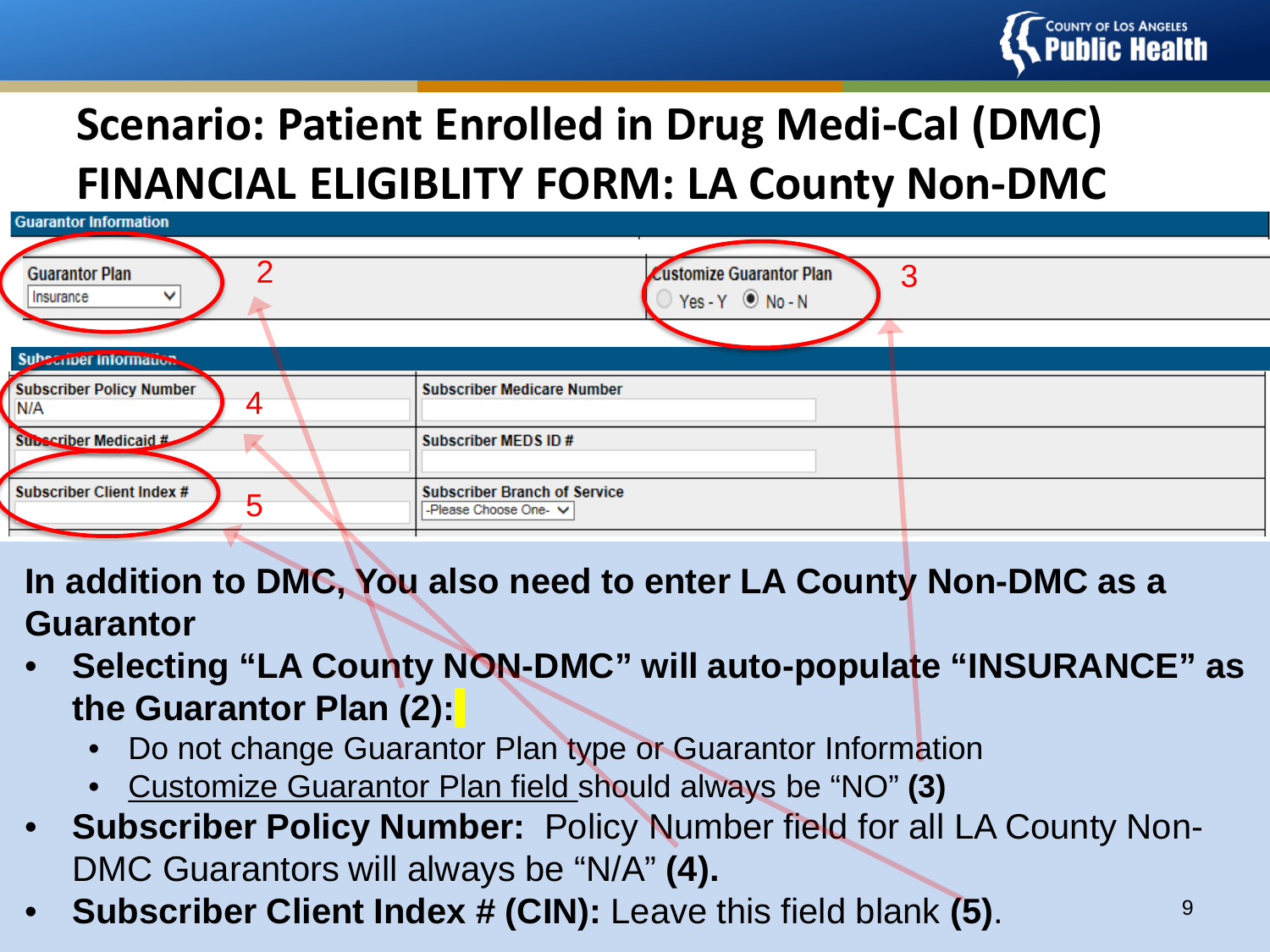

#### **Scenario: Patient Enrolled in Drug Medi-Cal (DMC) FINANCIAL ELIGIBLITY FORM: LA County Non-DMC**

| <b>Coverage Information</b>                                      |                                                        |
|------------------------------------------------------------------|--------------------------------------------------------|
| <b>Eligibility Verified</b><br>$\bullet$ Yes-Y $\circ$ No-N      | <b>Coverage Effective Date</b><br>07/01/2017           |
| <b>Coverage Expiration Date</b>                                  | <b>Whibit Billing By Mail</b><br>Yes - $Y \cup No - N$ |
| Effective Date Of Contract<br>6<br>01/01/2000                    | <b>Expiration Date Of Contract</b>                     |
| <b>Is This A Managed Care Contract</b><br>$O$ Yes - Y $O$ NO - N | Insurance Code/Medicaid Tape                           |
| <b>Coordination Of Benefits</b><br>$\bullet$ Yes-Y $\circ$ No-N  | Date Of Accident                                       |

- **Effective Date of Contract:** Should read 01/01/2000 **(6)**.
- **Coverage Effective Date:** Enter 07/01/2017, as that is the launch date for DMC-ODS in LA County **(7)**.
- **DON'T FORGET TO HIT SAVE + SUBMIT!**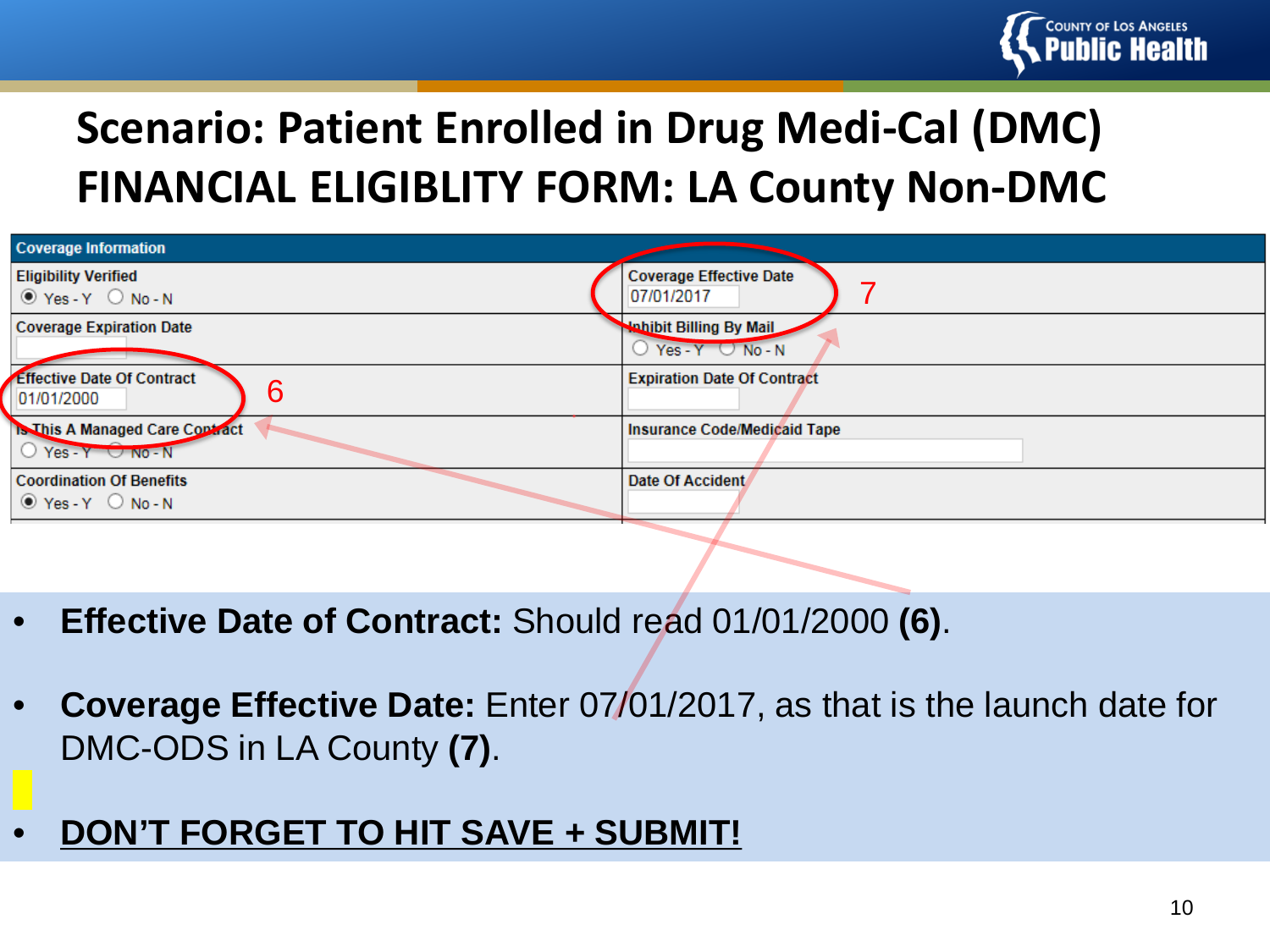

# **Financial Eligibility Form**

Patient APPLYING for Drug Medi-Cal (DMC)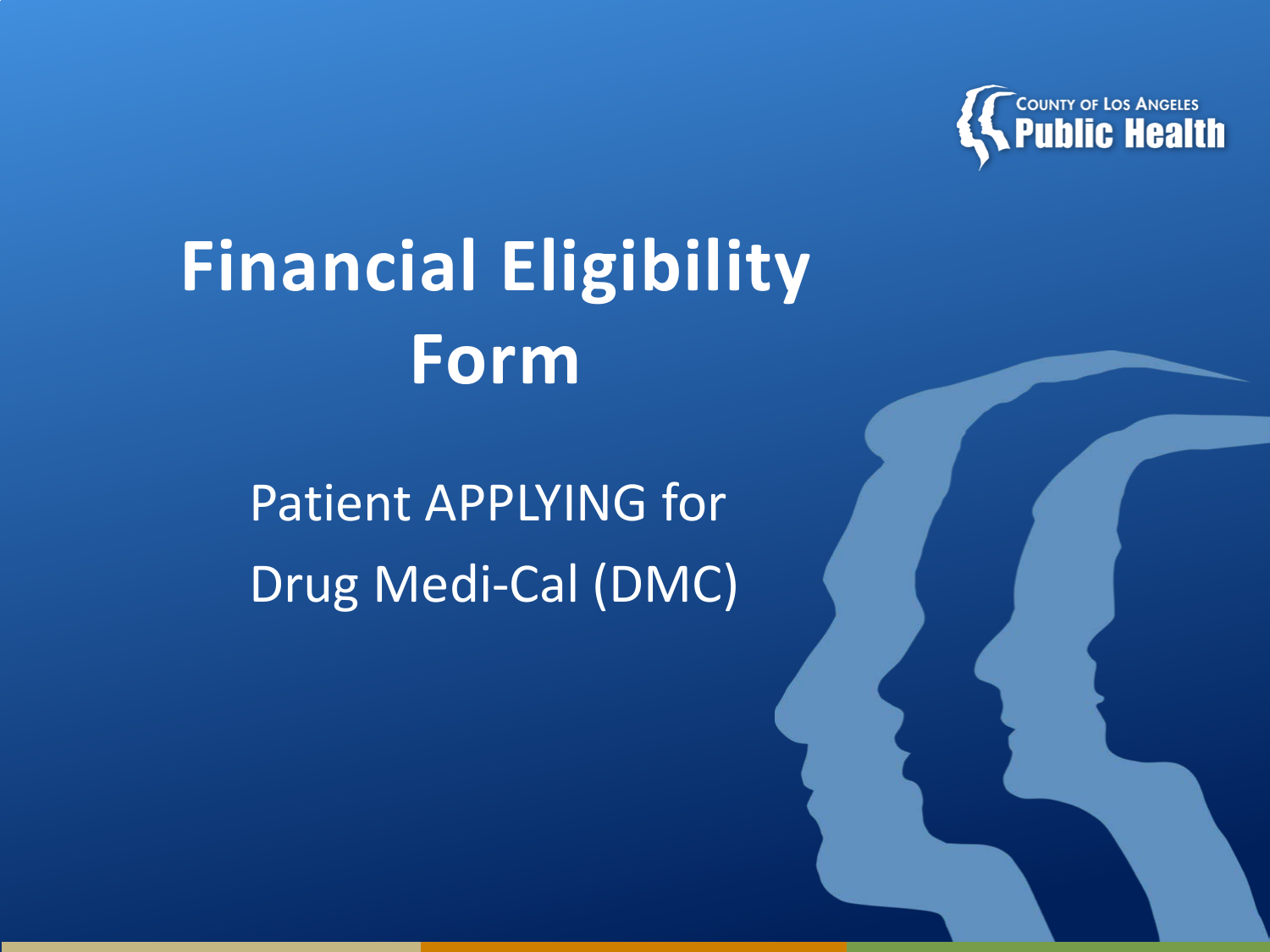

#### **Scenario: Patient Applying for Drug Medi-Cal (DMC) FINANCIAL ELIGIBLITY FORM**

| <b>Guarazior Selection</b> |                                      |                  |                |
|----------------------------|--------------------------------------|------------------|----------------|
| <b>Change Order</b>        | <b>Guarantor Name</b>                |                  |                |
|                            | Applying for Medi-Cal                |                  | Delete<br>Edit |
|                            | LA County - Non DMC                  |                  | Delete<br>Edit |
| - Suarantors -             | <b>Add Guarantor</b><br>$\checkmark$ |                  |                |
|                            |                                      | Cancel<br>Submit |                |

- **REMINDER: MUST complete a Financial Eligibility Form for all patients at admission.**
- **For patients who are applying for Medi-Cal or in the process of transferring their benefits to LA County, you must enter 2 separate guarantors for each patient that has DMC (1).** 
	- Applying for Medi-Cal: DMC should always be listed as the 1<sup>st</sup> guarantor.
	- LA County Non-DMC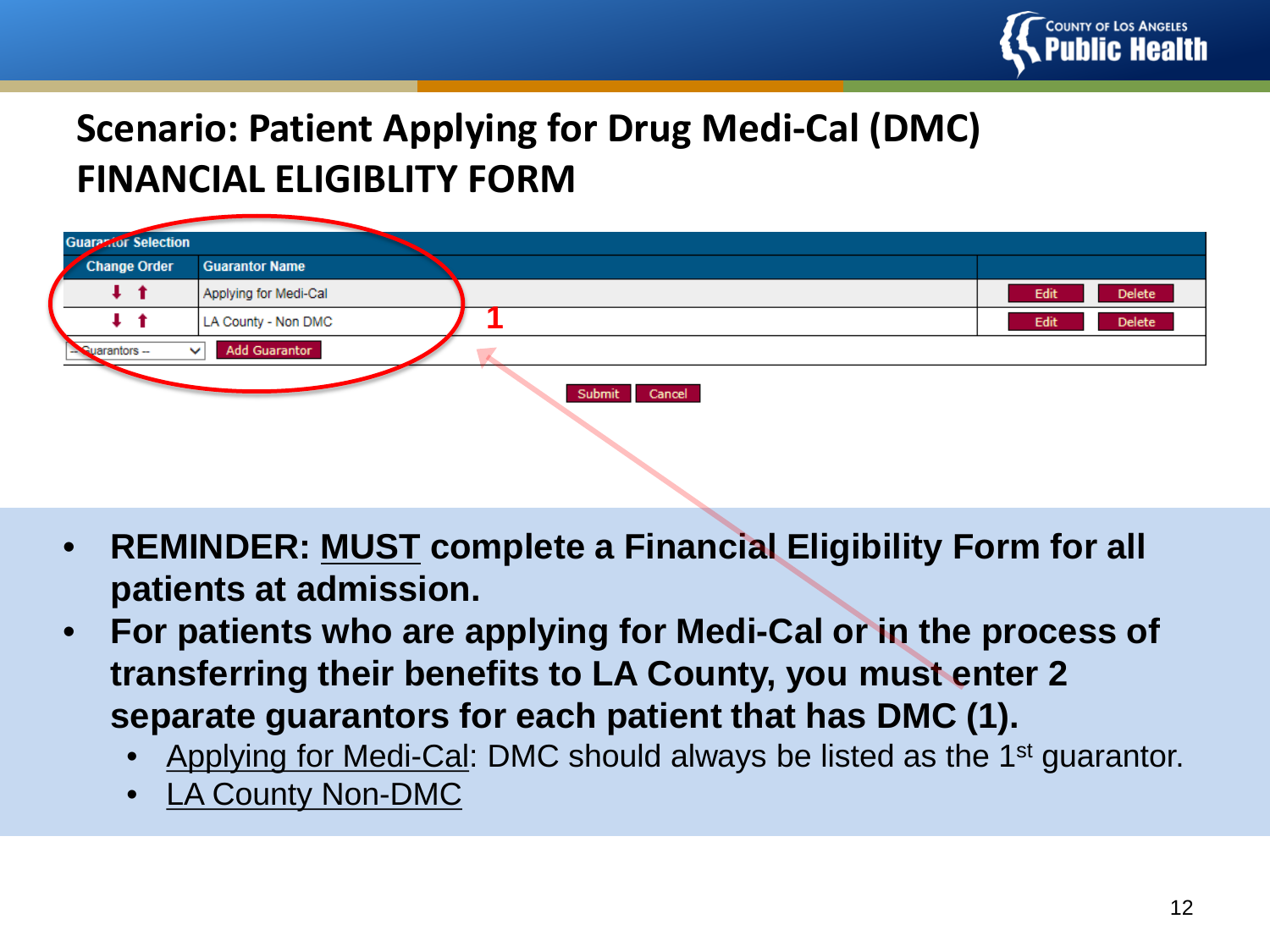

### **Scenario: Patient Applying for Drug Medi-Cal (DMC) FINANCIAL ELIGIBLITY FORM**

| <b>Customize Guarantor Plan</b><br>OYes-Y ®No-N                                                                                                                                                                                                                                                                                                                                      |
|--------------------------------------------------------------------------------------------------------------------------------------------------------------------------------------------------------------------------------------------------------------------------------------------------------------------------------------------------------------------------------------|
|                                                                                                                                                                                                                                                                                                                                                                                      |
| Subscriber Medicare Number                                                                                                                                                                                                                                                                                                                                                           |
| Subscriber MEDS ID#                                                                                                                                                                                                                                                                                                                                                                  |
| Subscriber Branch of Service<br>-Please Choose One-                                                                                                                                                                                                                                                                                                                                  |
| <b>Subscriber Treatment Auth</b><br>$\circ$ Yes-Y $\circ$ No-N                                                                                                                                                                                                                                                                                                                       |
| <b>Subscriber Release Of Information</b><br>© Appropriate Release Of Information On File At HCSP - A © Informed Consent To Release Medical Info - I © No, Provider Not Allowed To Release Data - N © On File At Payor Or At Plan Sponsor - O ©<br>Provider Has Limited/Restricted Ability To Release Data - M <sup>O</sup> Yes, Provider Has Signed Statement Permitting Release - Y |
|                                                                                                                                                                                                                                                                                                                                                                                      |

- **Selecting "Applying for Medi-Cal" will auto-populate "Insurance" as the Guarantor Plan (2).**
	- Do not change Guarantor Plan type or Guarantor Information
	- Customize Guarantor Plan field should always be "NO" **(3)**
- **Subscriber's Policy Number:** Enter, "Applying for Medi-Cal" **(4)**
- **Subscriber Client Index # (CIN):** Leave blank **(5).**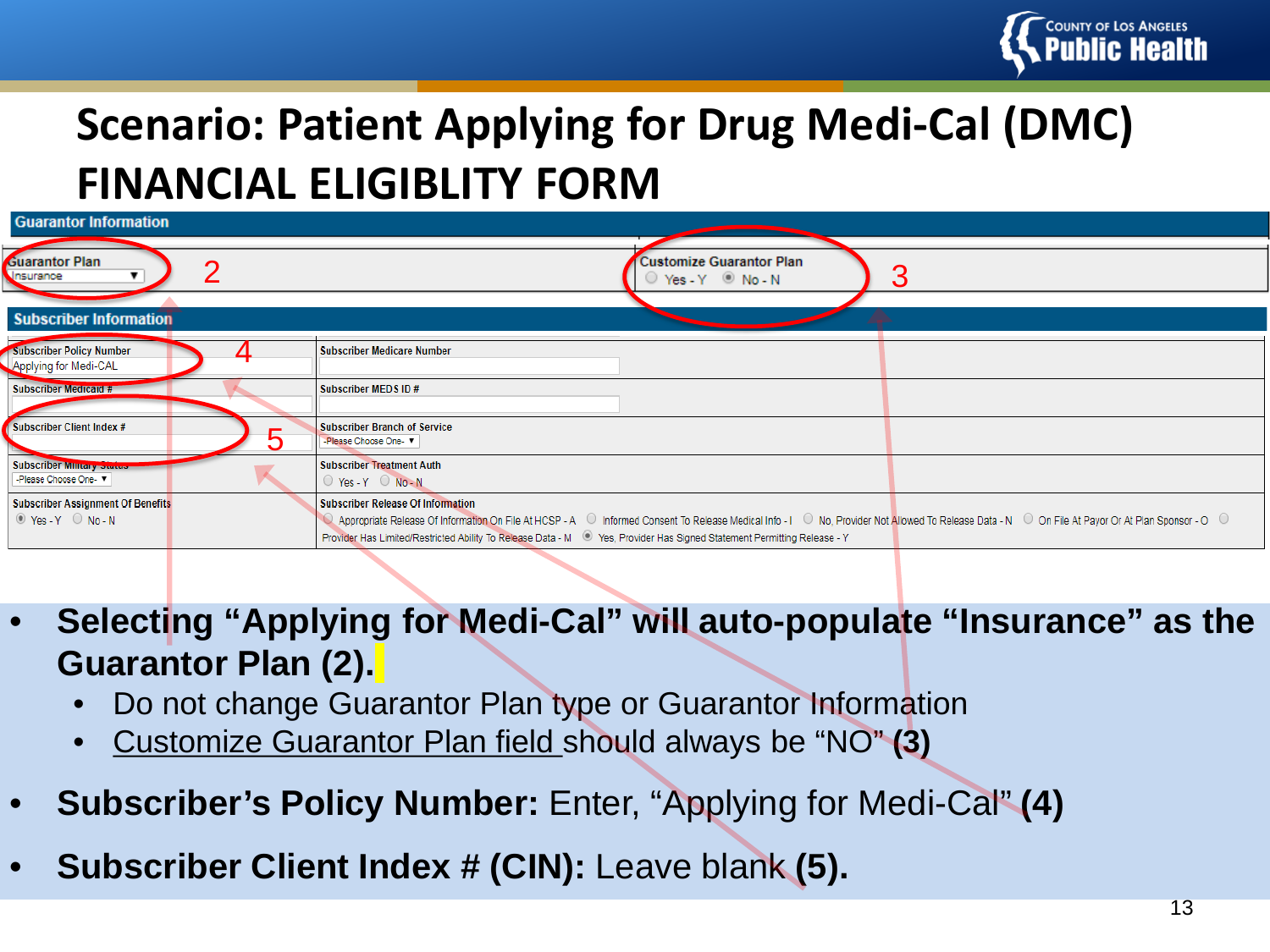

### **Scenario: Patient Applying for Drug Medi-Cal (DMC) FINANCIAL ELIGIBLITY FORM**



- **Effective Date of Contract:** Should read 01/01/2000 **(6).**
- **Coverage Effective Date:** Given this is a required field, enter date patient applied to Medi-Cal, as benefits will be retroactive to date of application **(7).**
- **DON'T FORGET TO HIT SAVE + SUBMIT!**

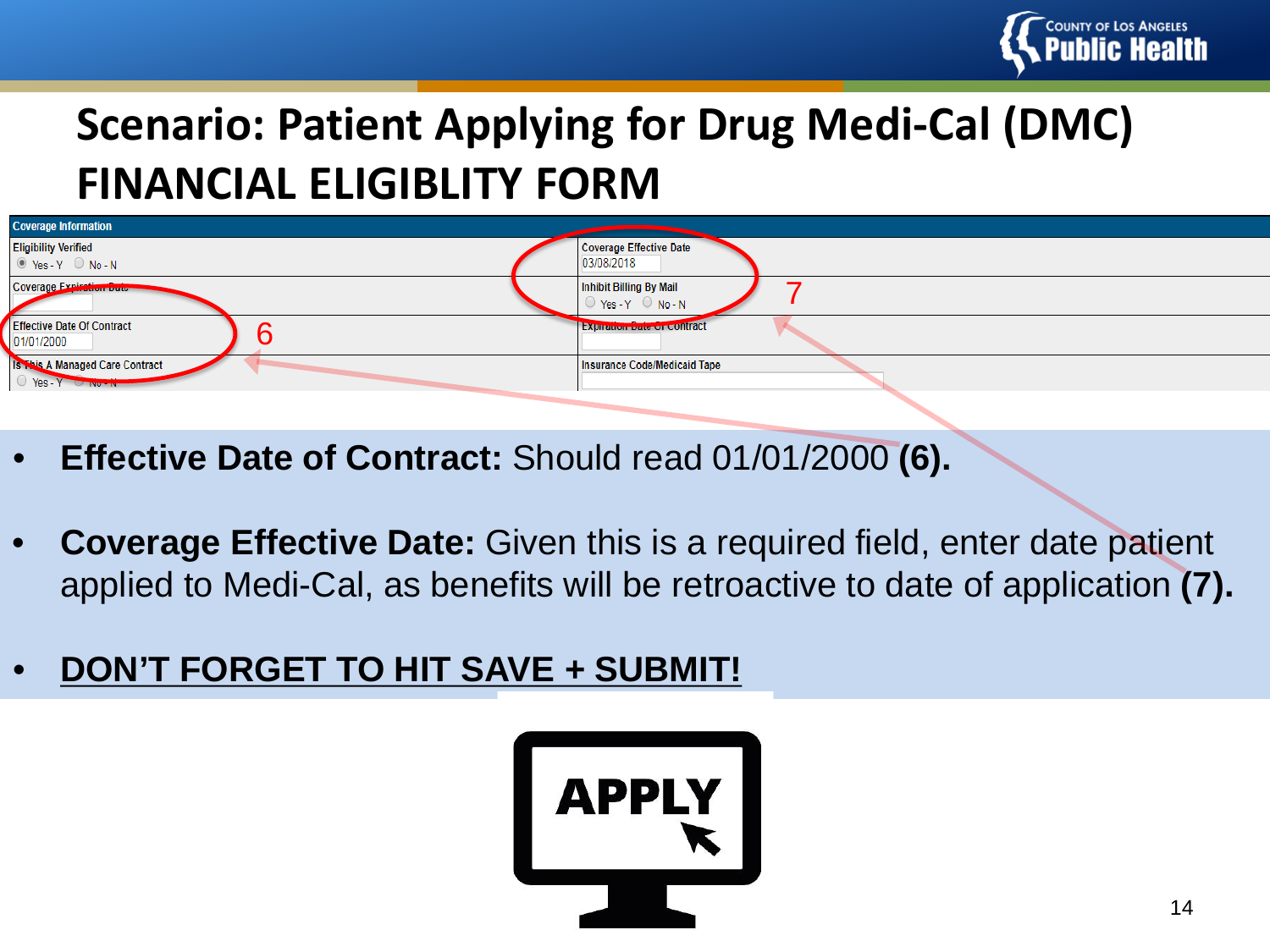

# **Financial Eligibility Form**

Patient is ENROLLED in My Health LA (MHLA) or Is APPLYING for My Health LA (MHLA)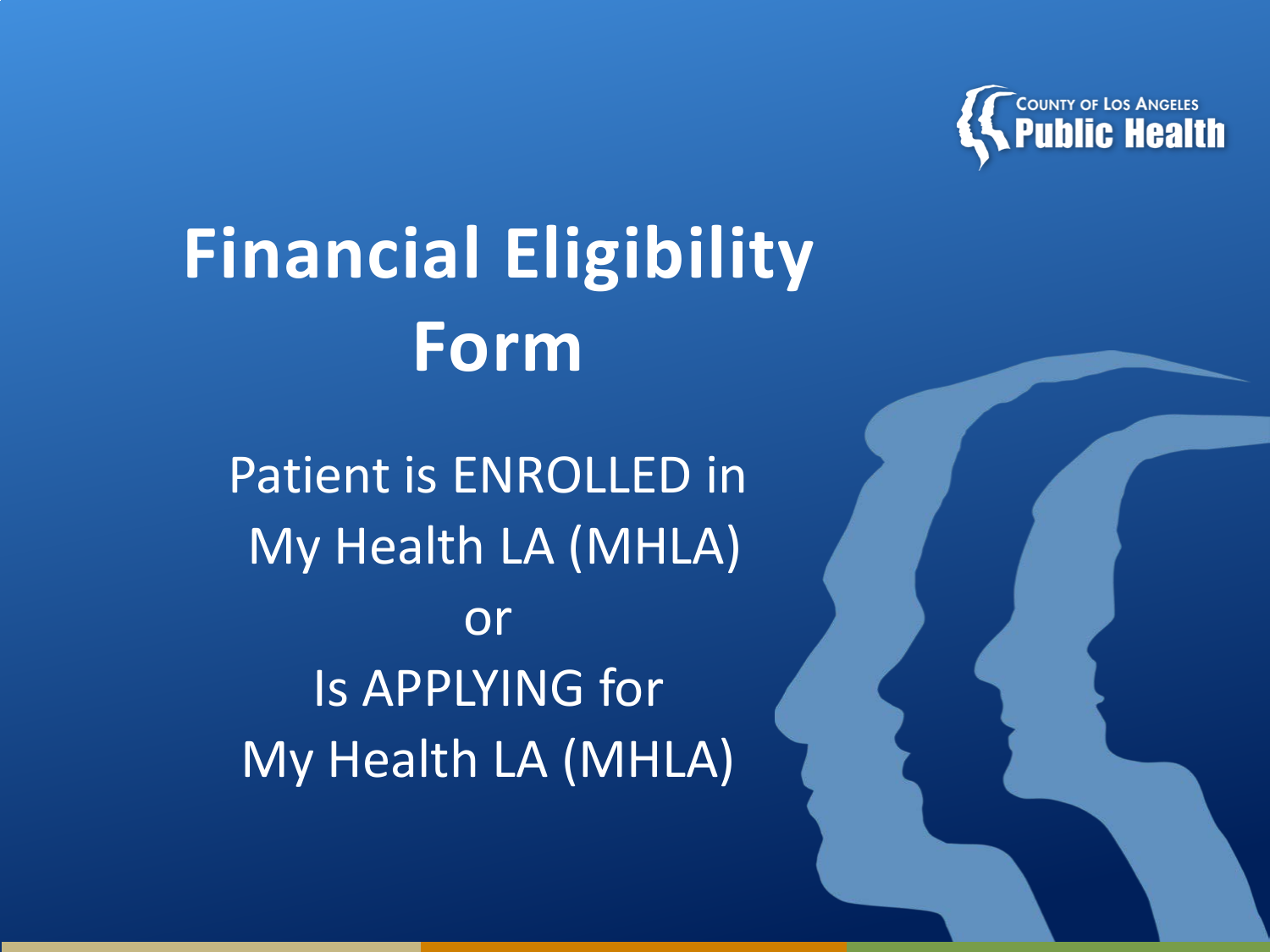

#### **Scenario: Patient Enrolled in My Health LA (MHLA) FINANCIAL ELIGIBLITY FORM**

| <b>Guarantor Selection</b> |                                 |                |  |
|----------------------------|---------------------------------|----------------|--|
| <b>Change Order</b>        | <b>Guarantor Name</b>           |                |  |
|                            | LA County - Non DMC             | Delete<br>Edit |  |
| - Guarantors --            | <b>Add Guarantor</b><br>$\cdot$ |                |  |
|                            | Cancel<br>Submit                |                |  |

- **MUST complete a Financial Eligibility Form for all patients at admission.**
- **Patients enrolled in My Health LA must only have 1 guarantor selected (1).** 
	- LA County Non-DMC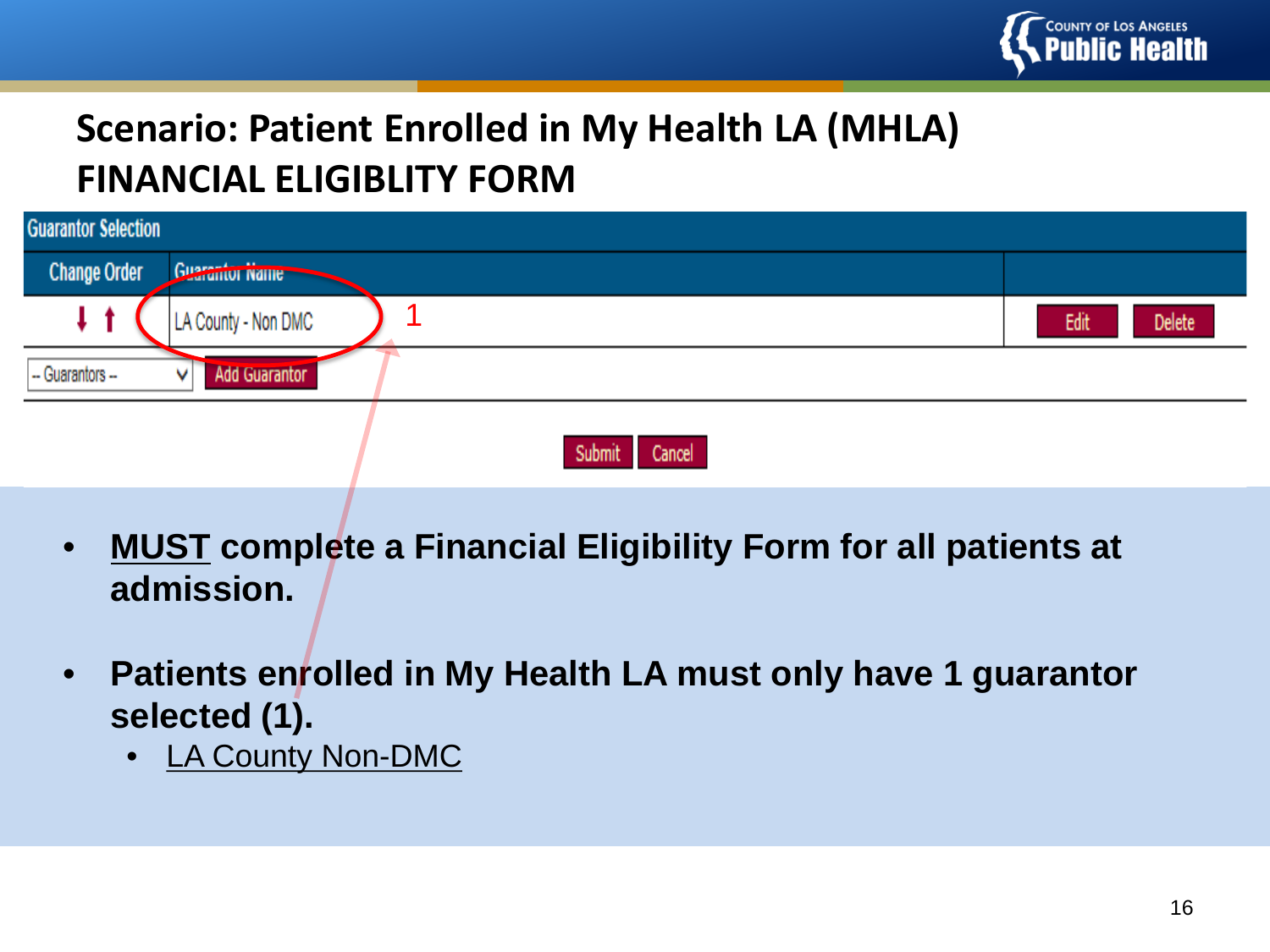

### **Scenario: Patient Enrolled in My Health LA (MHLA) FINANCIAL ELIGIBLITY FORM**

| <b>Guarantor Information</b>          |                                      |  |  |
|---------------------------------------|--------------------------------------|--|--|
|                                       |                                      |  |  |
| ◠<br><b>Guarantor Plan</b>            | 3<br><b>Customize Guarantor Plan</b> |  |  |
| v<br>Insurance                        | Yes-Y ◉ No-N                         |  |  |
|                                       |                                      |  |  |
| Subscriber information:               |                                      |  |  |
| <b>Subscriber Policy Number</b><br>4  | <b>Subscriber Medicare Number</b>    |  |  |
| N/A                                   |                                      |  |  |
| Subscriber Medicaid #                 | Subscriber MEDS ID#                  |  |  |
|                                       |                                      |  |  |
| <b>Subscriber Client Index #</b><br>5 | <b>Subscriber Branch of Service</b>  |  |  |
|                                       | -Please Choose One- V                |  |  |
|                                       |                                      |  |  |

- **Selecting "LA County-NON-DMC" will auto-populate "INSURANCE" as the Guarantor Plan (2):**
	- Do NOT change Guarantor Plan type or Guarantor Information
	- Customize Guarantor Plan field should always be "NO" **(3)**
- **Subscriber Policy Number:** Policy Number field for all LA County Non-DMC Guarantors will always be "N/A" **(4).**
- **Subscriber Client Index # (CIN):** Leave this field blank **(5)**.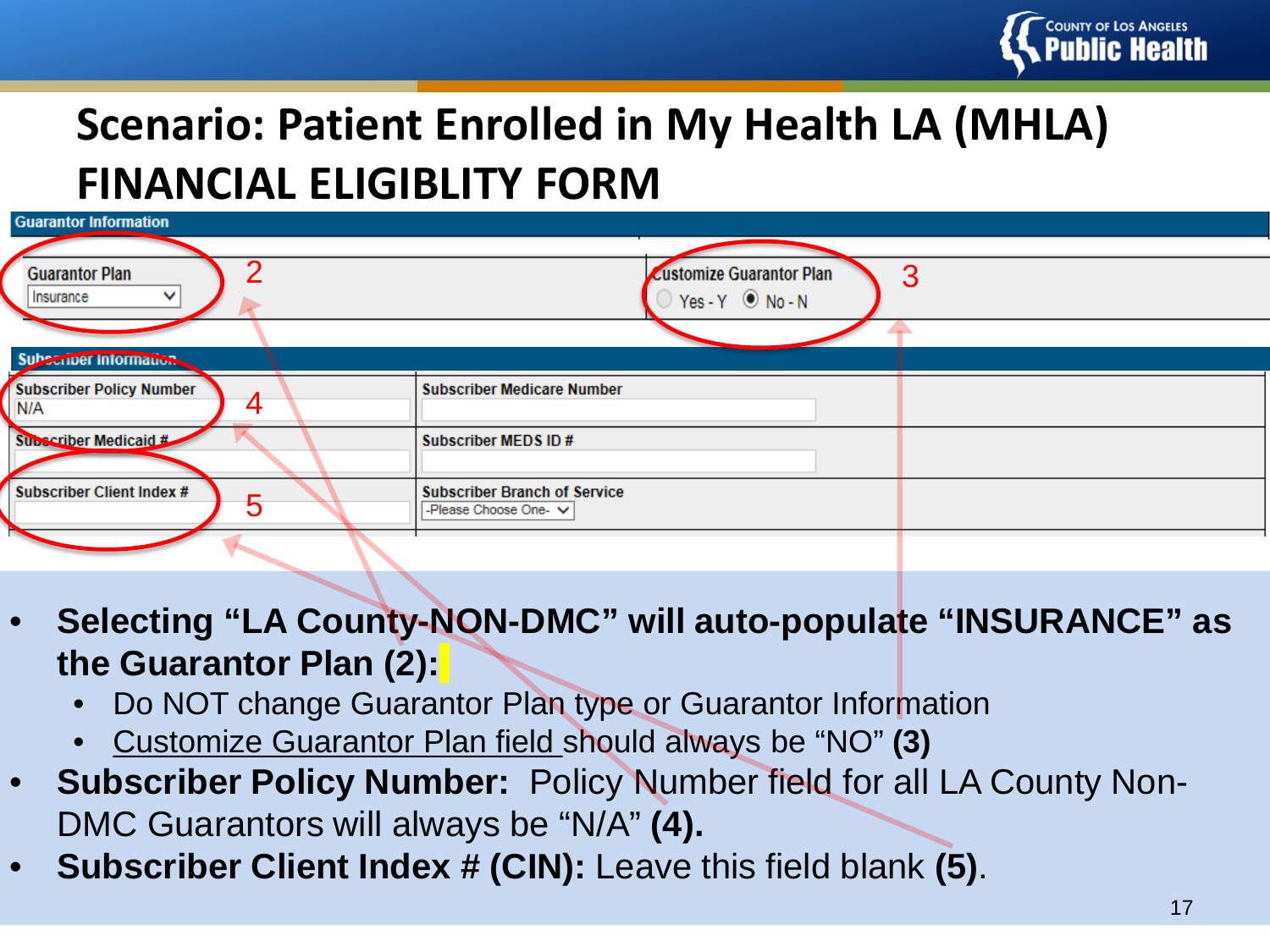

#### **Scenario: Patient Enrolled in My Health LA (MHLA) FINANCIAL ELIGIBLITY FORM**

| <b>Coverage Information</b>                                              |                                                         |
|--------------------------------------------------------------------------|---------------------------------------------------------|
| <b>Eligibility Verified</b><br>$\circ$ Yes-Y $\circ$ No-N                | <b>Coverage Effective Date</b><br>07/01/2017            |
| <b>Coverage Expiration Date</b>                                          | <b>Nohibit Billing By Mail</b><br>Yes - $Y \cup No - N$ |
| Effective Date Of Contract<br>6<br> 01/01/2000                           | <b>Expiration Date Of Contract</b>                      |
| <b>Is This A Managed Care Contract</b><br>$\circ$ Yes - Y $\circ$ No - N | Insurance Code/Medicaid Tape                            |
| <b>Coordination Of Benefits</b><br>$\bullet$ Yes-Y $\circ$ No-N          | Date Of Accident                                        |

- **Effective Date of Contract:** Should read 01/01/2000 **(6)**.
- **Coverage Effective Date:** If you know the patient's My Health LA Effective date, enter the known date.
	- If you are unsure of the effective date, enter 07/01/2017, as that is the launch date for DMC-ODS in LA County **(7)**.
- **You also must complete the My Health LA section of CalOMS/LACPRS.**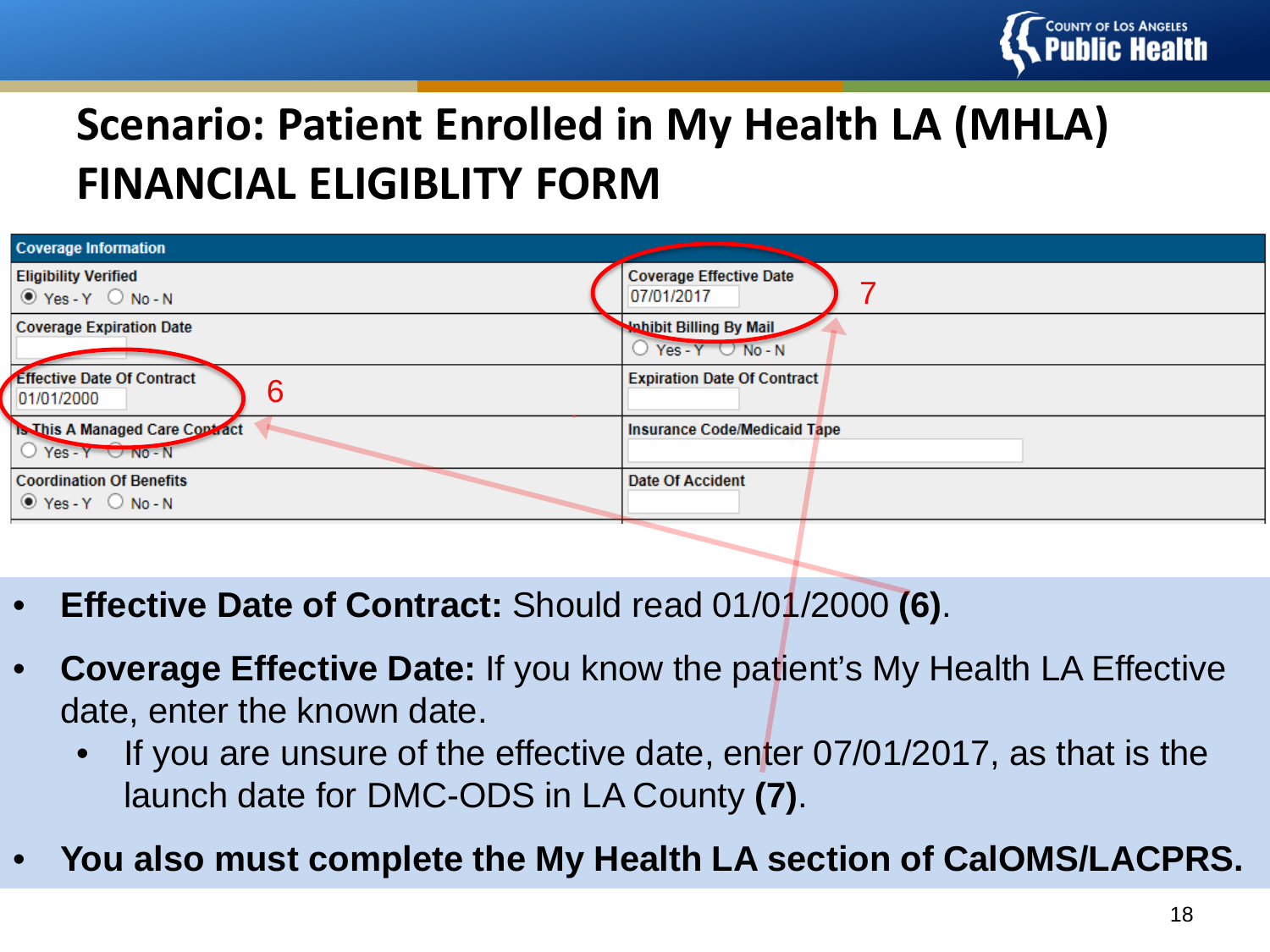

# **What if patient is ELIGIBLE for MHLA, but does not have these benefits yet?**

- The application and determination process for MHLA is very quick (e.g. within days).
- As a result, you should assist patient in obtaining these benefits and wait to submit the Financial Eligibility Form until you have patient's My Health LA number.

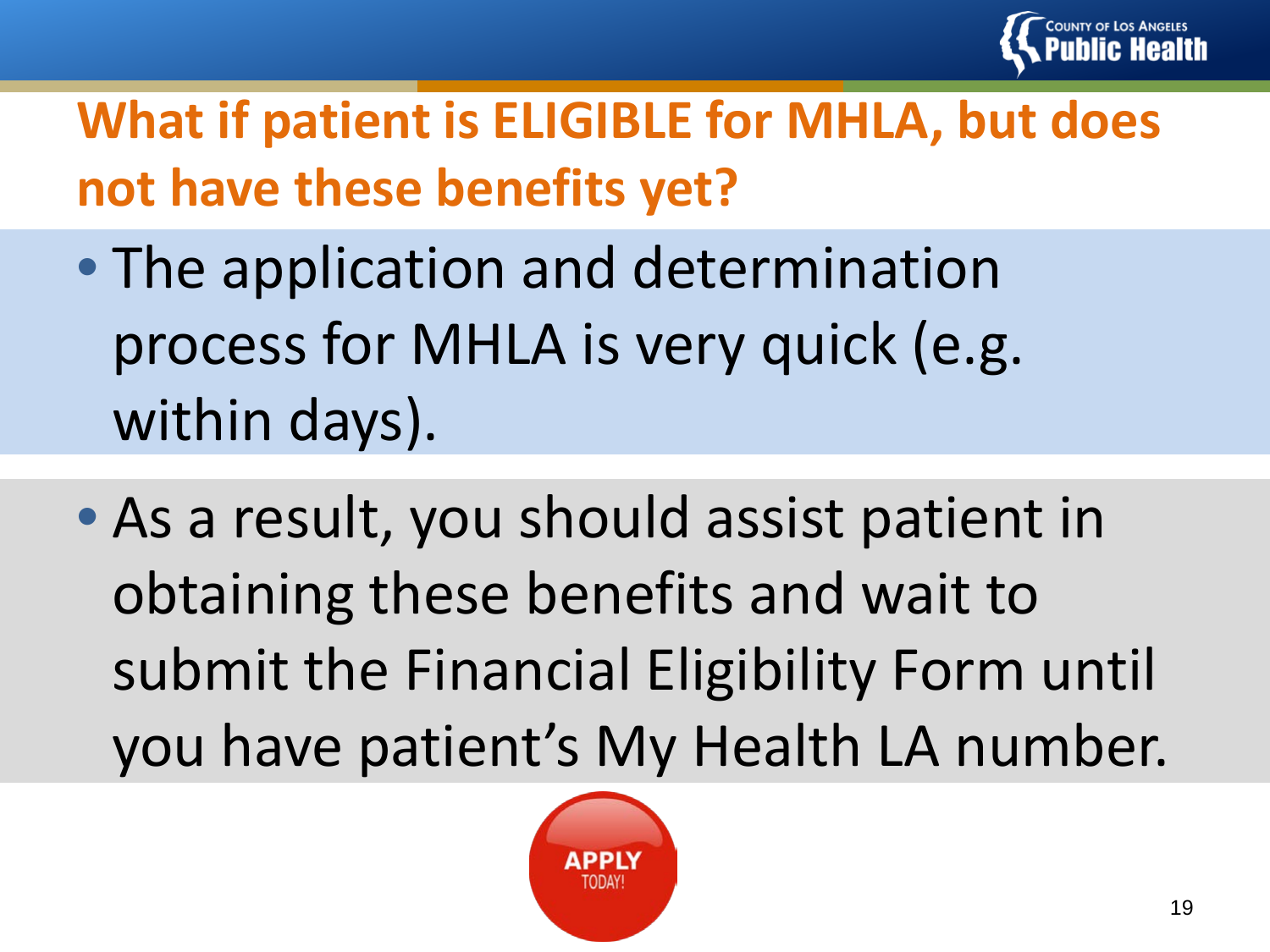

# **Financial Eligibility Form**

Funding Sources for Special Populations where patient DOES NOT have and is not eligible for Drug Medi-Cal OR My Health LA benefits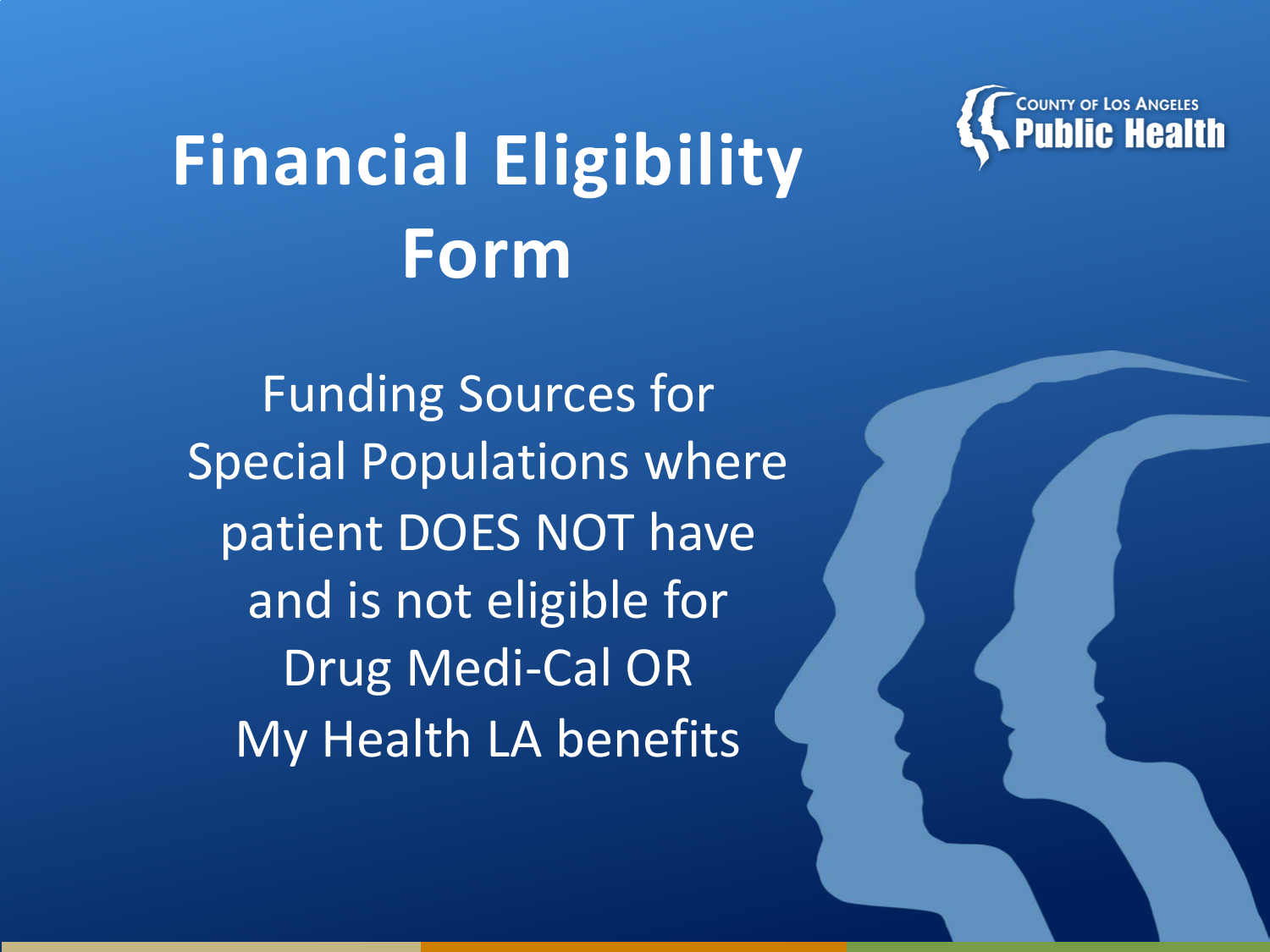

## **Who are 'special population' patients?**

- These are patients that due to their special circumstances may qualify for other county programs.
- For the purposes of the Sage financial eligibility, these are patients that qualify for:
	- AB 109
	- Promoting Safe and Stable Families
	- Juvenile Justice Crime Prevention Act
	- Title IV-E
- If a patient ALSO is enrolled in DMC or MHLA, you need to identify these funding sources as well.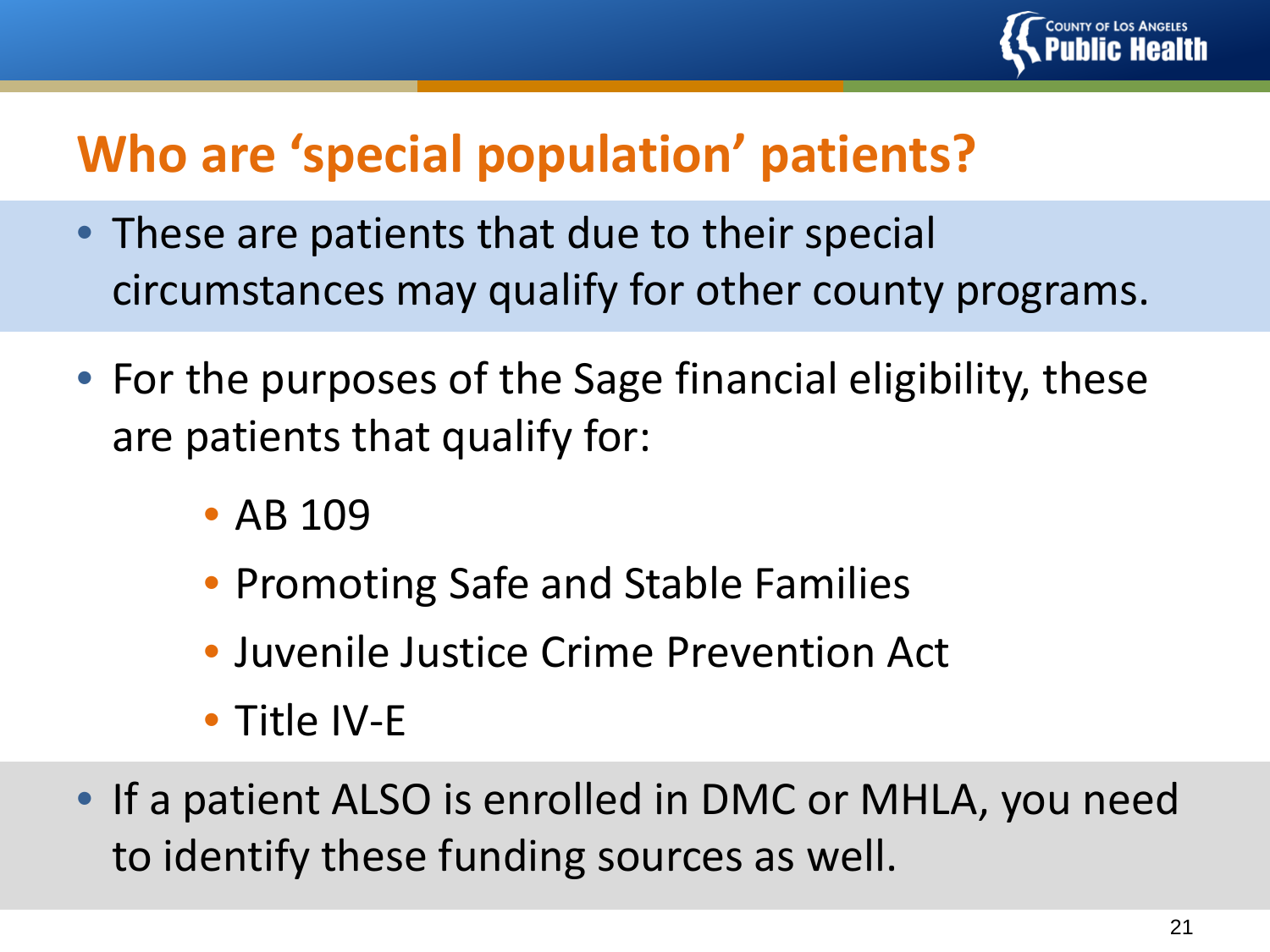

#### **Scenario: Special Populations FINANCIAL ELIGIBLITY FORM**

| <b>Guarantor Selection</b>              |                       |                |  |
|-----------------------------------------|-----------------------|----------------|--|
| <b>Change Order</b>                     | <b>Guarantor Name</b> |                |  |
|                                         | LA County - Non DMC   | Delete<br>Edit |  |
| <b>Add Guarantor</b><br>- Guarantors -- |                       |                |  |
| Cancel<br>Submit                        |                       |                |  |

- **You MUST complete a financial eligibility form for all patients at admission.**
- **Special populations patients who are not eligible for DMC or MHLA must only have 1 guarantor selected (1).** 
	- LA County Non-DMC
- **If the patient is ALSO enrolled in DMC or MHLA, you need to identify these funding sources as well.**
	- DMC Medi-Cal: If they have DMC, should also enter DMC as a guarantor. DMC should always be listed as the 1<sup>st</sup> guarantor.
	- My Health LA: Should complete above as well as CalOMS.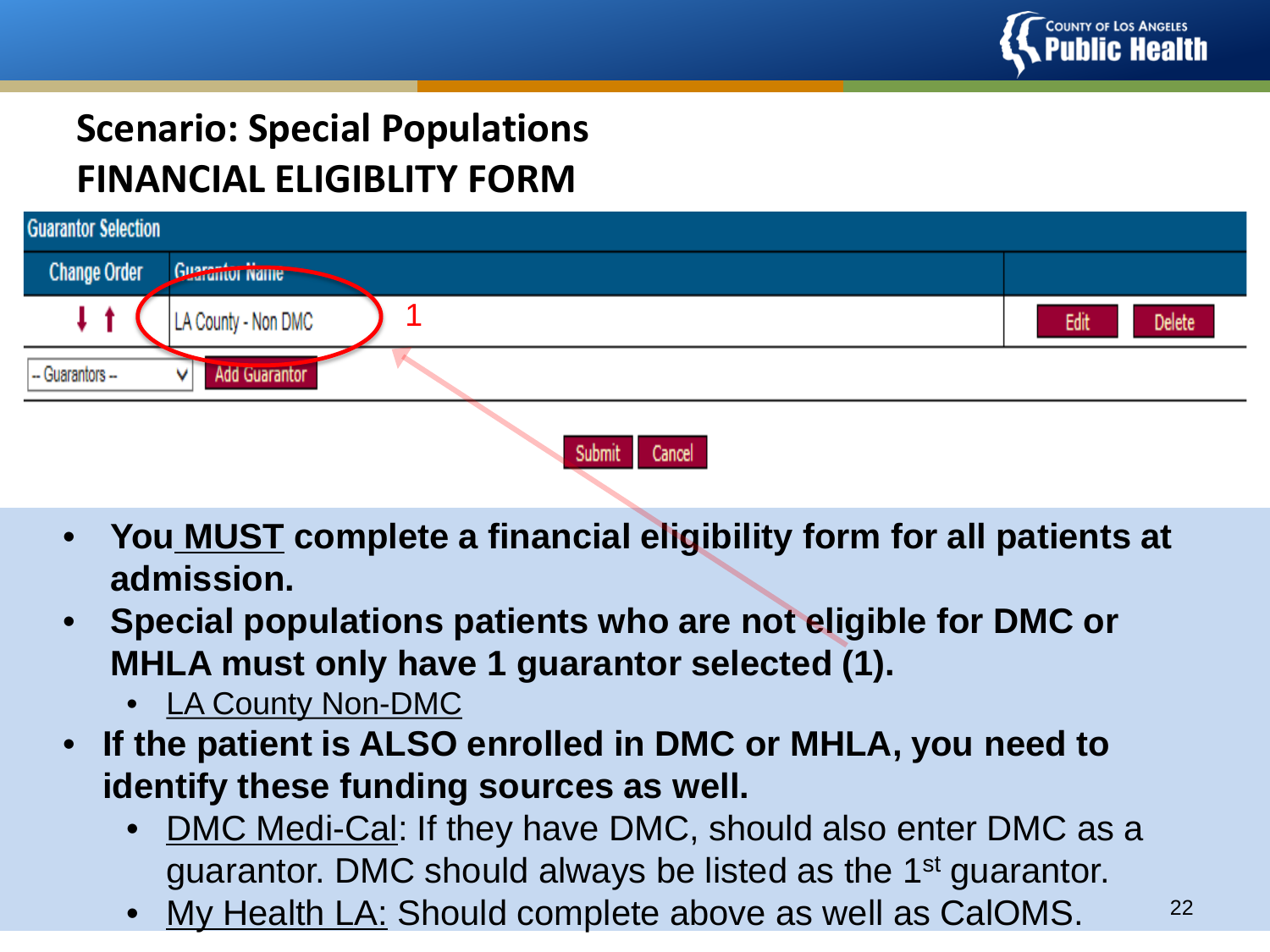

## **Scenario: Special Populations FINANCIAL ELIGIBLITY FORM**

| <b>Guarantor Information</b>     |                                      |  |  |
|----------------------------------|--------------------------------------|--|--|
|                                  |                                      |  |  |
| ◠<br><b>Guarantor Plan</b>       | 3<br><b>Customize Guarantor Plan</b> |  |  |
| Insurance<br>◡                   | $\rightarrow$ Yes - Y $\odot$ No - N |  |  |
|                                  |                                      |  |  |
| Subscriber Information           |                                      |  |  |
| <b>Subscriber Policy Number</b>  | <b>Subscriber Medicare Number</b>    |  |  |
| $\overline{\mathbf{4}}$<br>N/A   |                                      |  |  |
| Subscriber Medicaid #            | Subscriber MEDS ID#                  |  |  |
|                                  |                                      |  |  |
| <b>Subscriber Client Index #</b> | <b>Subscriber Branch of Service</b>  |  |  |
| 5                                | -Please Choose One- V                |  |  |
|                                  |                                      |  |  |

- **Selecting "LA County-NON-DMC" will auto-populate "INSURANCE" as the Guarantor Plan (2):**
	- Do not change Guarantor Plan type or Guarantor Information
	- Customize Guarantor Plan field should always be "NO" **(3)**
- **Subscriber Policy Number:** Policy Number field for all LA County Non-DMC Guarantors will always be "N/A" **(4).**
- **Subscriber Client Index # (CIN):** Leave this field blank **(5)**.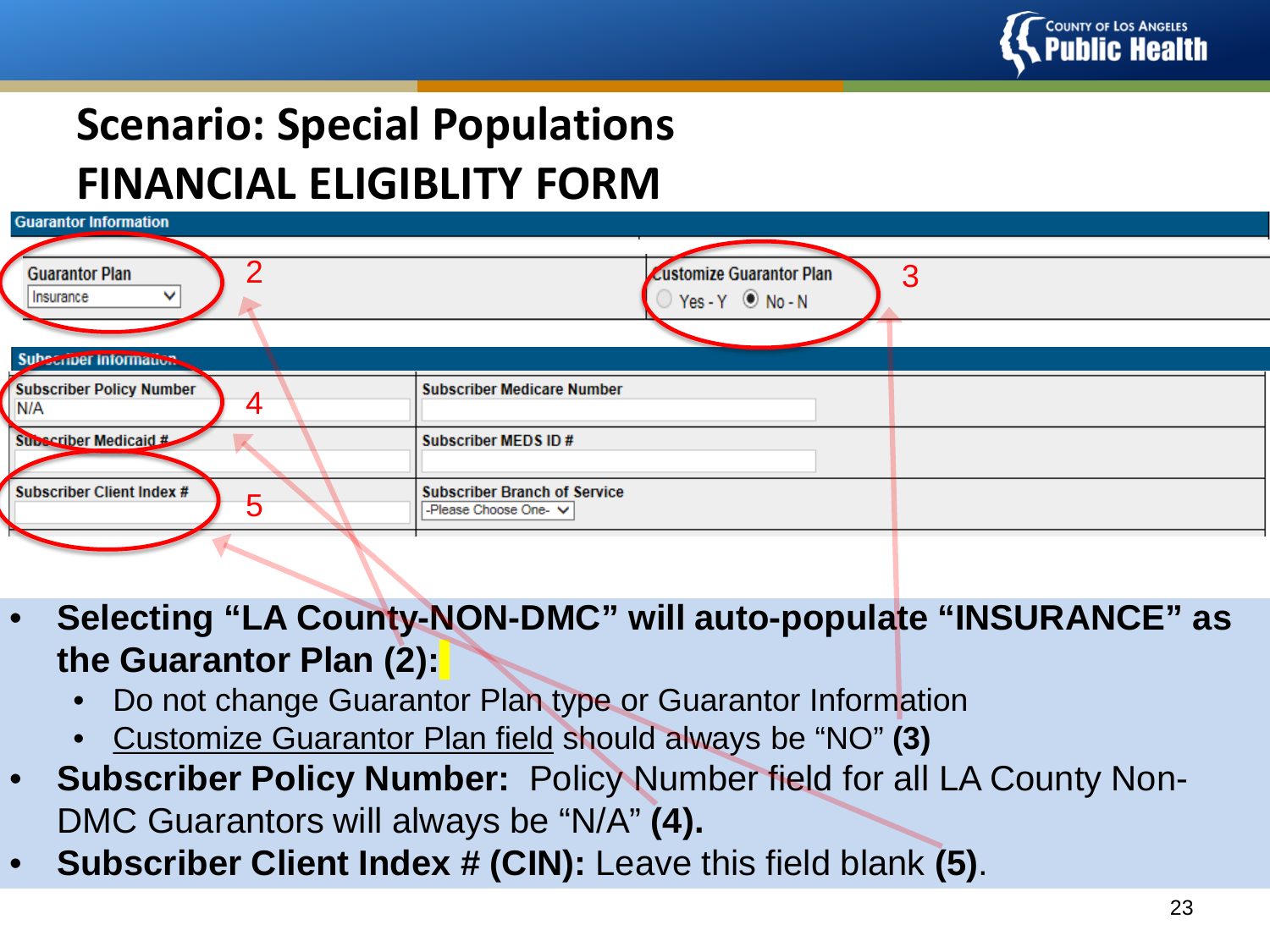

### **Scenario: Special Populations FINANCIAL ELIGIBLITY FORM**

| <b>Coverage Information</b>                                                    |                                                           |
|--------------------------------------------------------------------------------|-----------------------------------------------------------|
| <b>Eligibility Verified</b><br>$\circ$ Yes-Y $\circ$ No-N                      | <b>Coverage Effective Date</b><br>07/01/2017              |
| <b>Coverage Expiration Date</b>                                                | <b>Nobibit Billing By Mail</b><br>Yes - $Y$ $\cup$ No - N |
| Effective Date Of Contract<br>6<br>01/01/2000                                  | <b>Expiration Date Of Contract</b>                        |
| <b>Is This A Managed Care Contract</b><br>$\bigcirc$ Yes - Y $\bigcirc$ NO - N | Insurance Code/Medicaid Tape                              |
| <b>Coordination Of Benefits</b><br>$\circ$ Yes-Y $\circ$ No-N                  | Date Of Accident                                          |

- **Effective Date of Contract:** Should read 01/01/2000 **(6)**.
- **Coverage Effective Date:** If you know the Patient's My Health LA Effective date, enter the known date.
	- If you are unsure of the effective date, enter 07/01/2017, as that is the launch date for DMC-ODS in LA County **(7)**.
- **Complete all applicable sections of the CalOMS/LACPRS for benefits that the patient qualifies for.**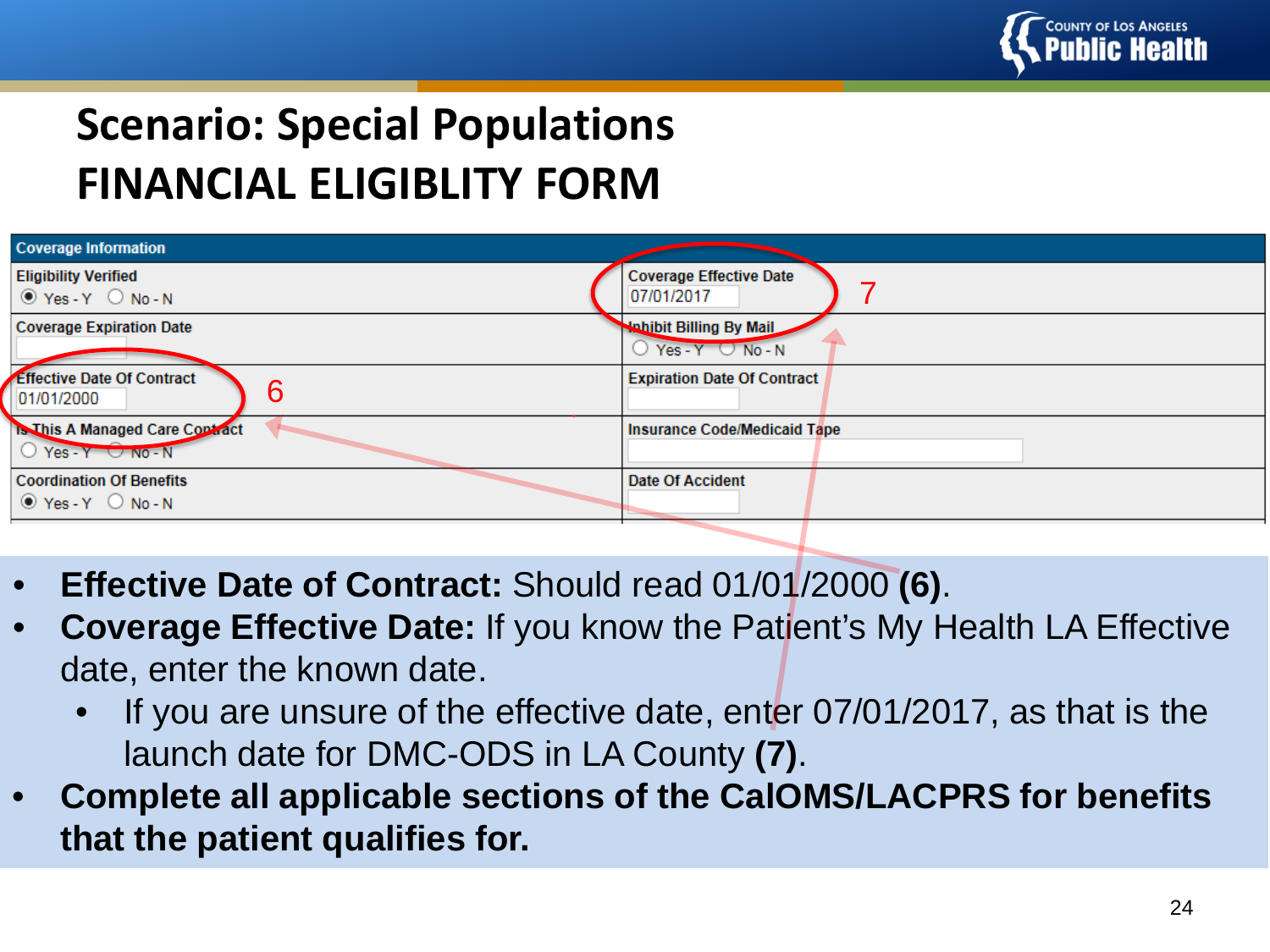

# **CalOMS/ LACPRS**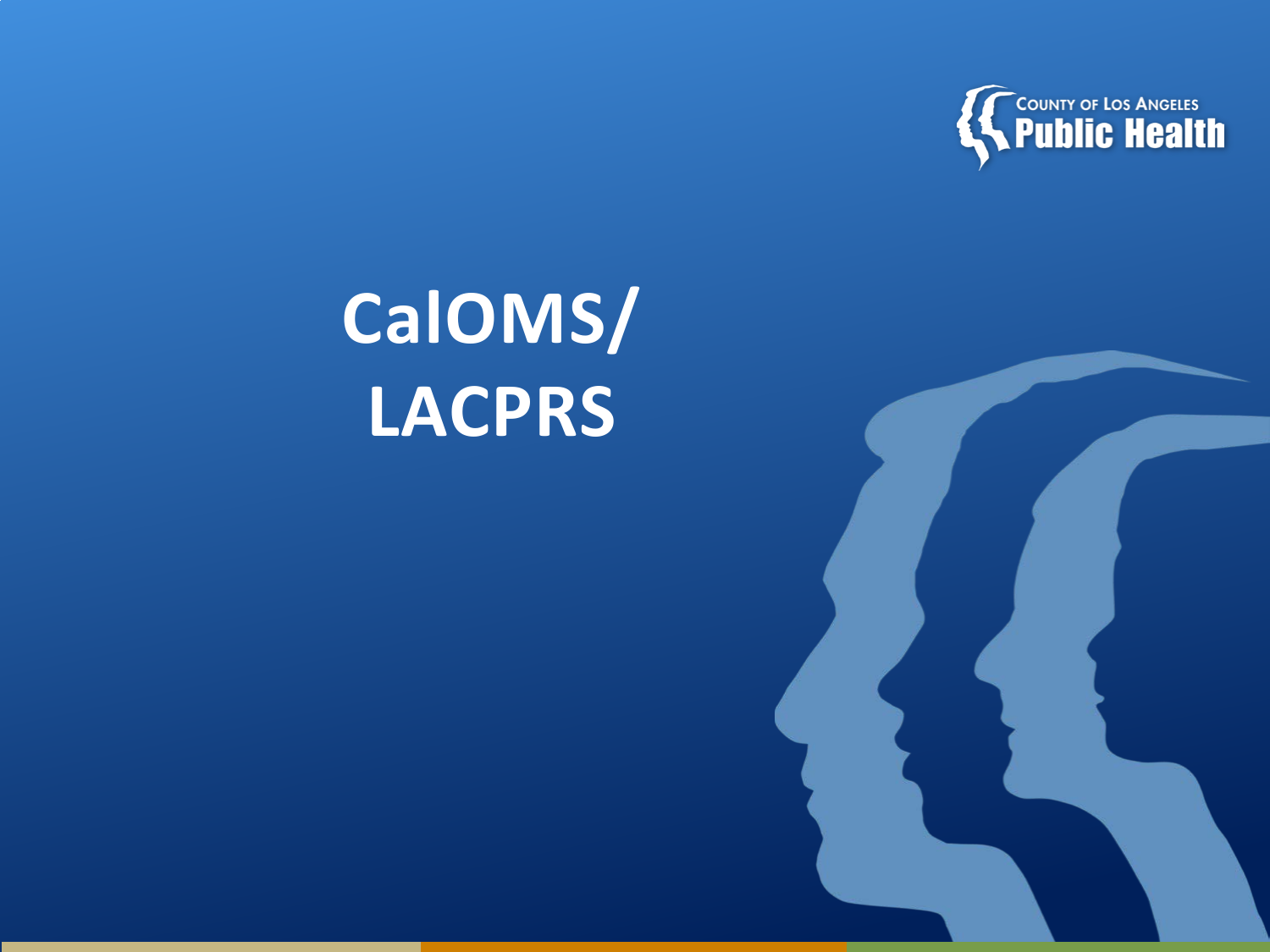

#### **CalOMS/LACPRS: "It's NOT just for data anymore!"**

| <b>Admission Data</b>                                                                 |                                                                                                                                                                                                                                                                                                                                                                                                   |  |
|---------------------------------------------------------------------------------------|---------------------------------------------------------------------------------------------------------------------------------------------------------------------------------------------------------------------------------------------------------------------------------------------------------------------------------------------------------------------------------------------------|--|
| Proposition 36 Participant?                                                           | Source of Referral                                                                                                                                                                                                                                                                                                                                                                                |  |
| -Please Choose One-                                                                   | -Please Choose One-<br>$\mathbf{v}$                                                                                                                                                                                                                                                                                                                                                               |  |
| Days Walted to Enter Treatment                                                        | Number of Prior Episodes                                                                                                                                                                                                                                                                                                                                                                          |  |
| Is the client a Medi-Cal beneficiary (eligibility determined)?<br>-Please Choose One- | <b>Application Submit Date</b>                                                                                                                                                                                                                                                                                                                                                                    |  |
| <b>CIN</b>                                                                            | Other Funding Programs (Choose all that apply)<br>AB109<br>Adult Drug Court<br>CalWORKS<br>CalWORKS (API)<br>CalWORKS Detox<br>CalWORKS Family Solution Center<br>DCFS-PSSF (TLFRG)<br>Family Dependency Drug Court<br>General Relief<br>Juvenile In Custody Probation Camp<br><b>Culturalick to choose multiple items</b><br>If Media Contract in the Literature<br>Health LA cannot be selected |  |
| Probation PDJ Number                                                                  | <b>CalWorks Case Number</b>                                                                                                                                                                                                                                                                                                                                                                       |  |
| Please select camp:<br>-Please Choose One- V                                          | Other Camp (Specify):                                                                                                                                                                                                                                                                                                                                                                             |  |
| <b>General Relief Case Number</b>                                                     | <b>DCFS Case Number</b>                                                                                                                                                                                                                                                                                                                                                                           |  |
| Drug Court Case Number                                                                | AB 109 Case Number                                                                                                                                                                                                                                                                                                                                                                                |  |
| AB 109 PB Number                                                                      | <b>CalWORKs Recipient</b><br>No                                                                                                                                                                                                                                                                                                                                                                   |  |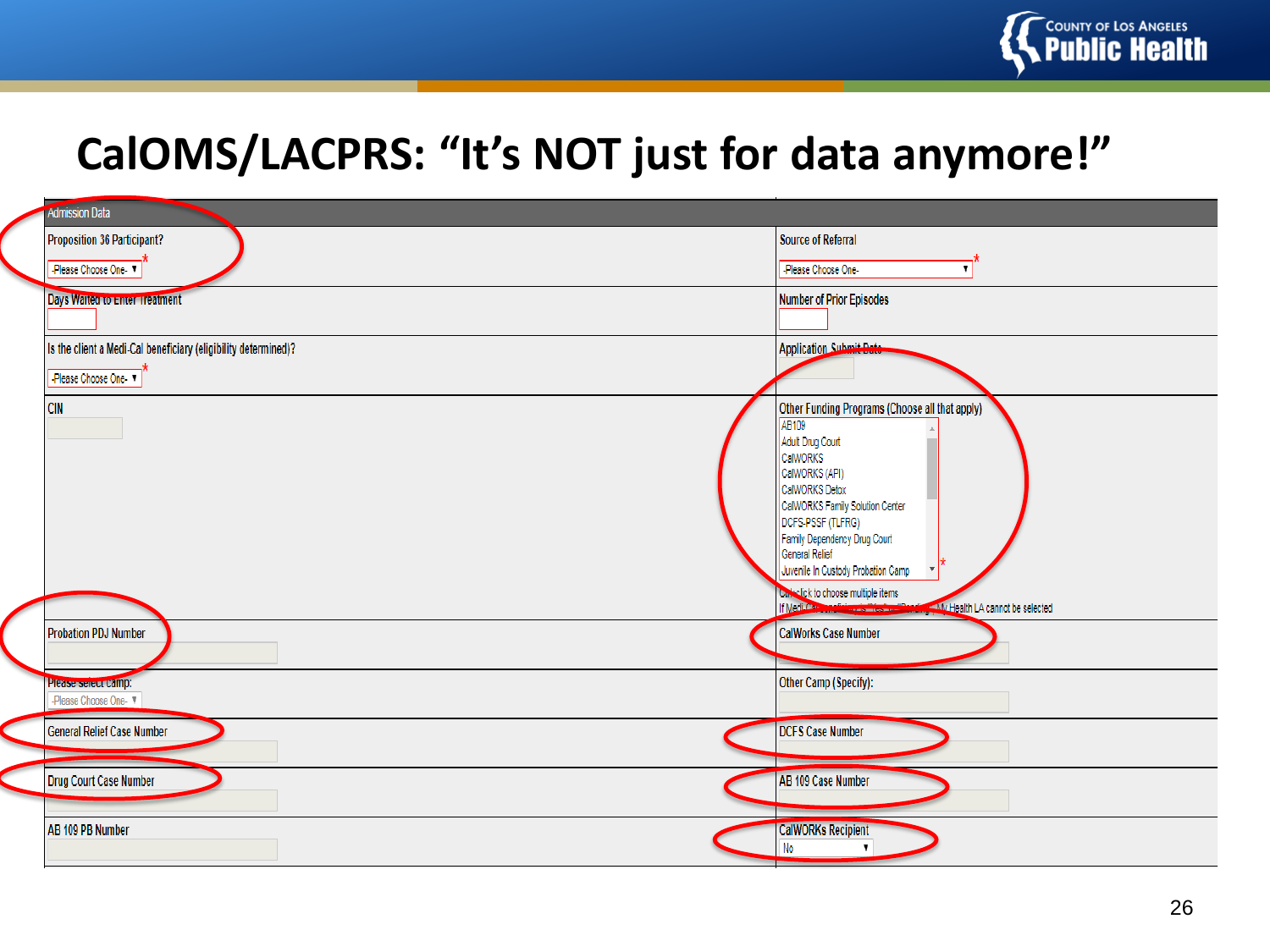

## **CalOMS/LACPRS: What's in it for me?**

- By completing CalOMS/LACPRS, you are helping to ensure that your patient can access ALL available funding sources that they may be eligible for.
- The more funding sources your patient has access to, the less likely you are to receive denials due to lack of financial eligibility.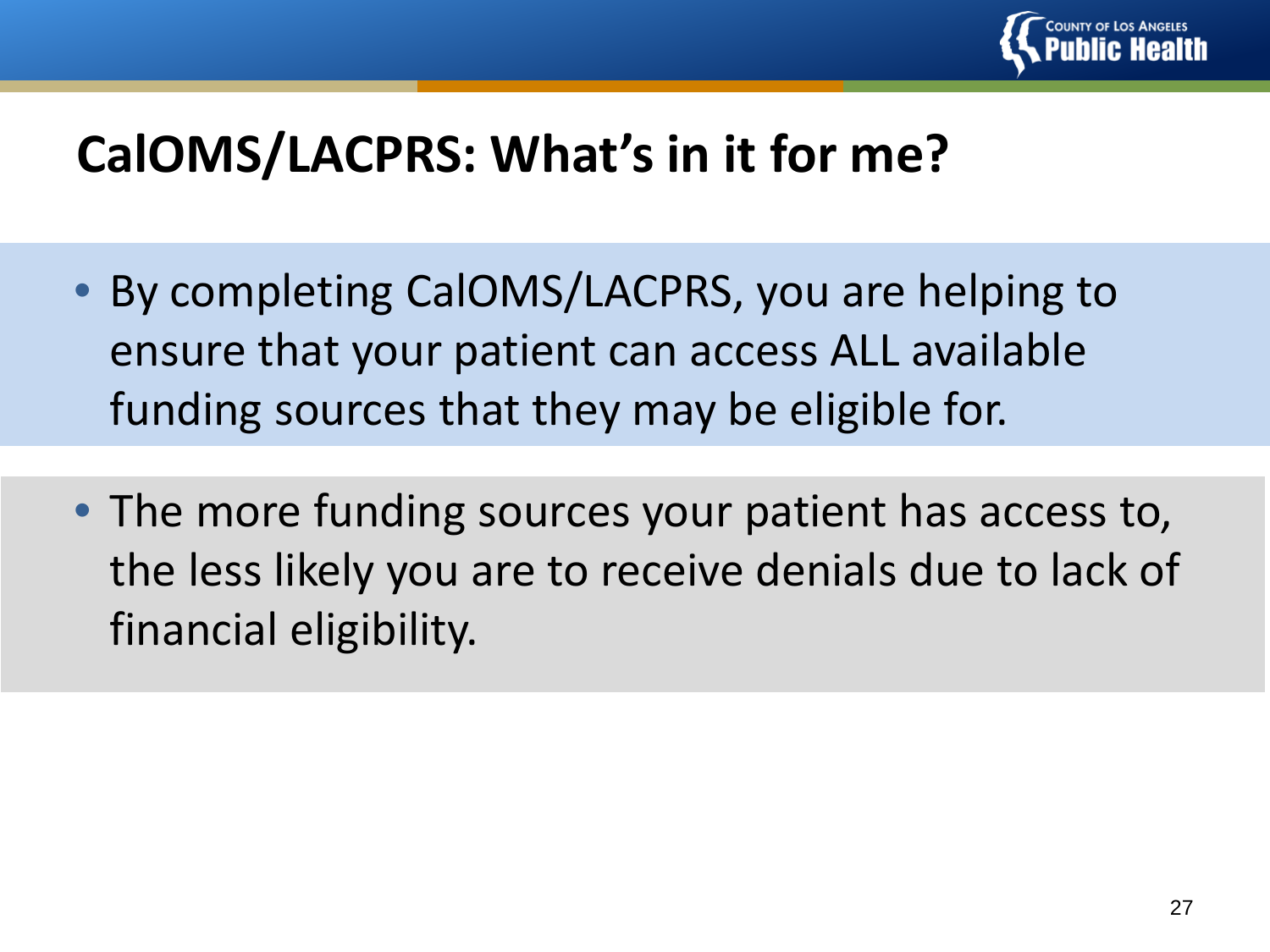

# **Sage Authorization Form**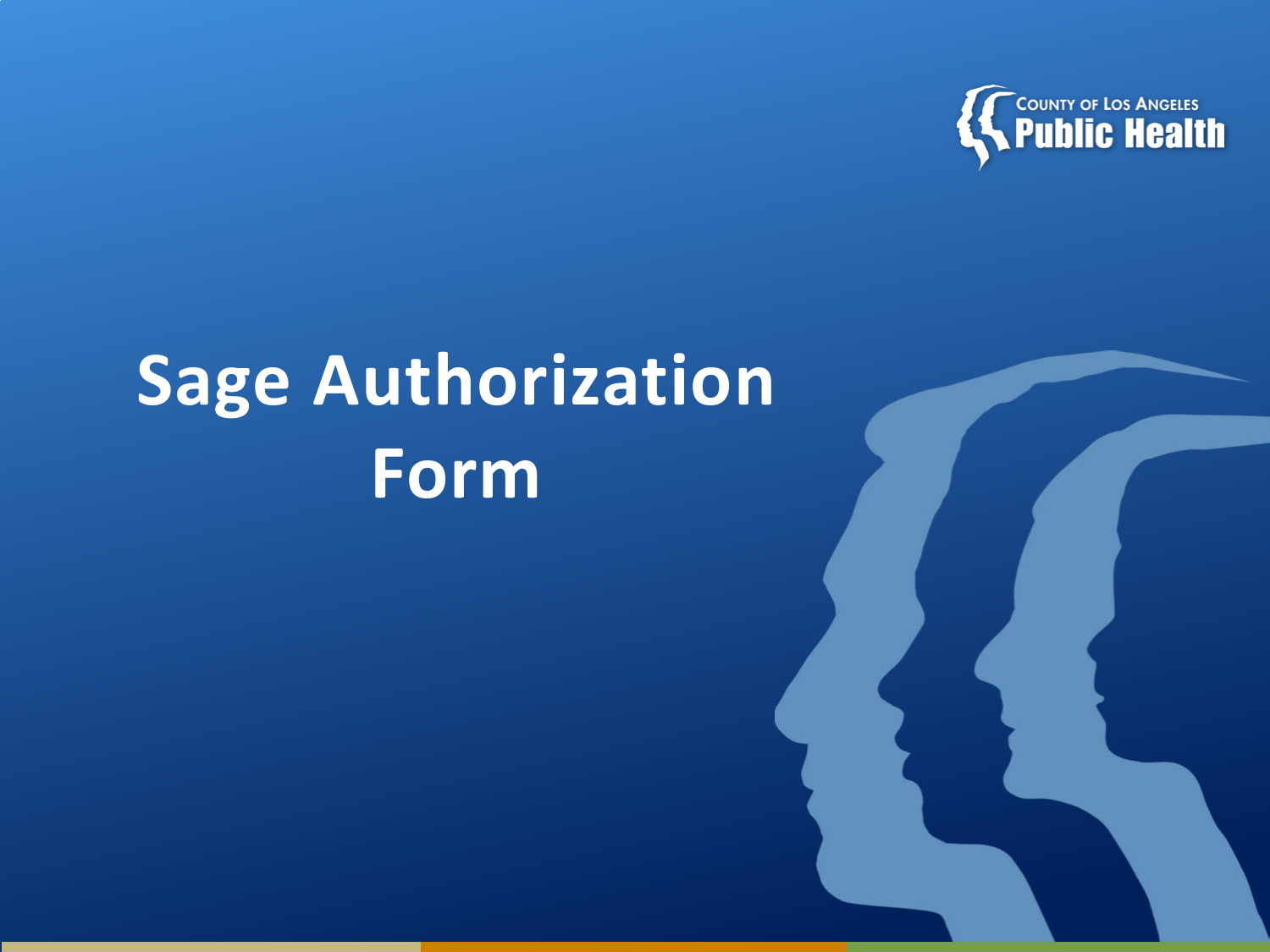

#### **Sage Service Authorization Form**

- **Purpose**: Identifies which of your contracts that you are requesting services be billed to for AUTHORIZED SERVICES ONLY (e.g., Residential, RBH, WM for Youth, MAT for Youth)
	- DO NOT submit an authorization form for non-authorized services. This will result in a denial from SAPC UM staff.
- Almost all patients will be served under the DMC contract, even if they are not Medi-Cal eligible or enrolled.
- Need to ensure you select the correct contract (DMC or Non-DMC) when admitting patients.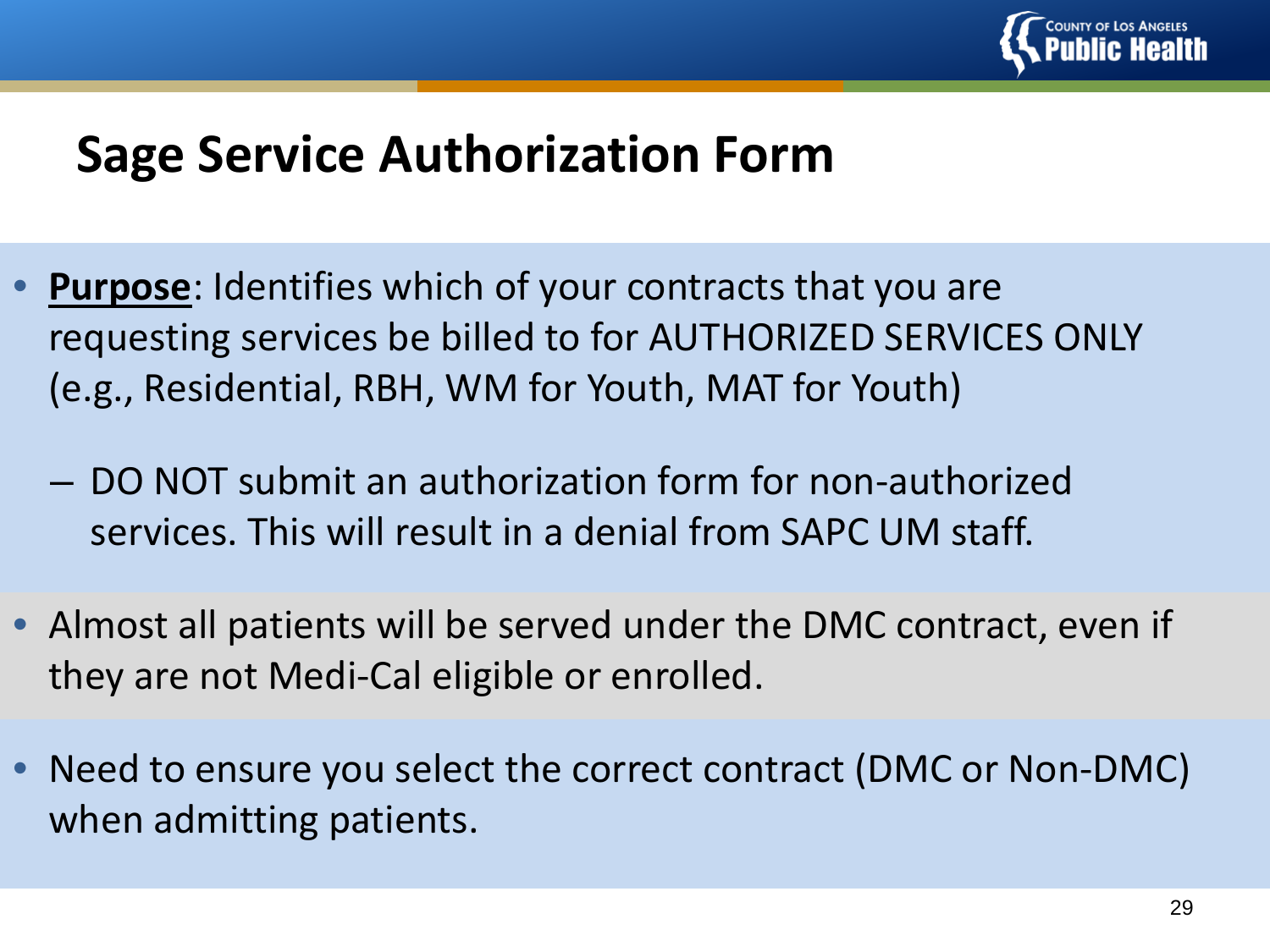

#### **Sage: Who is Served Under the DMC Contract?**

#### **DMC CONTRACT**

This includes the following populations that may have previously been served under specific contracts

#### **Medi-Cal Eligible/Enrolled** My Health LA Eligible/Enrolled

#### **AND**

AB 109 - Assembly Bill 109 CalWORKs Co-Occurring Drug Court **Drug Court General Relief** Measure H **Mentally III Offender Crime Reduction General Probation Proposition 47** Promoting Safe and Stable Families **SUD-CARES WCRTS** 

**Back on Track Community Collaborative Courts** Co-Occurring Integrated Care Network **Family Dependency Drug Court** Juvenile Justice Crime Prevention Act Misdemeanor Drug Treatment Track **Women's Reentry** Proposition 36/PC 1210 Prop 47 -**Perinatal Services Network START Community** Title IV-F Self-Referral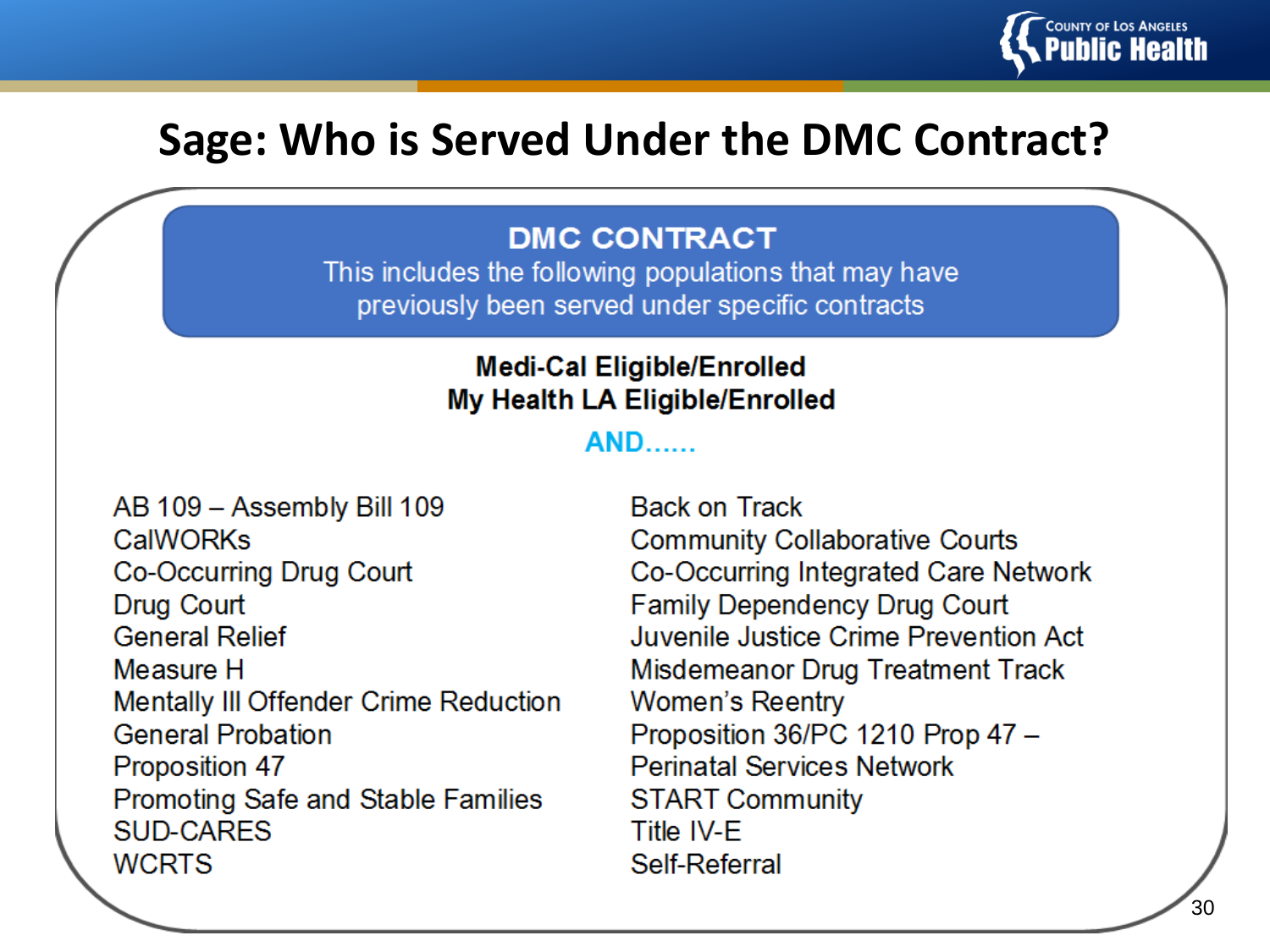

#### **Sage: Who is Served Under the Non-DMC Contract?**

#### **NON-DMC CONTRACT**

This includes only select contracts, including those that do not require DMC certification

**Client Engagement and Navigation Service** CalWORKs API **CalWORKs FSC** Juvenile Camp Services Day Reporting Services Recovery Bridge Housing (RBH) Select Contracts with Pending DMC Certification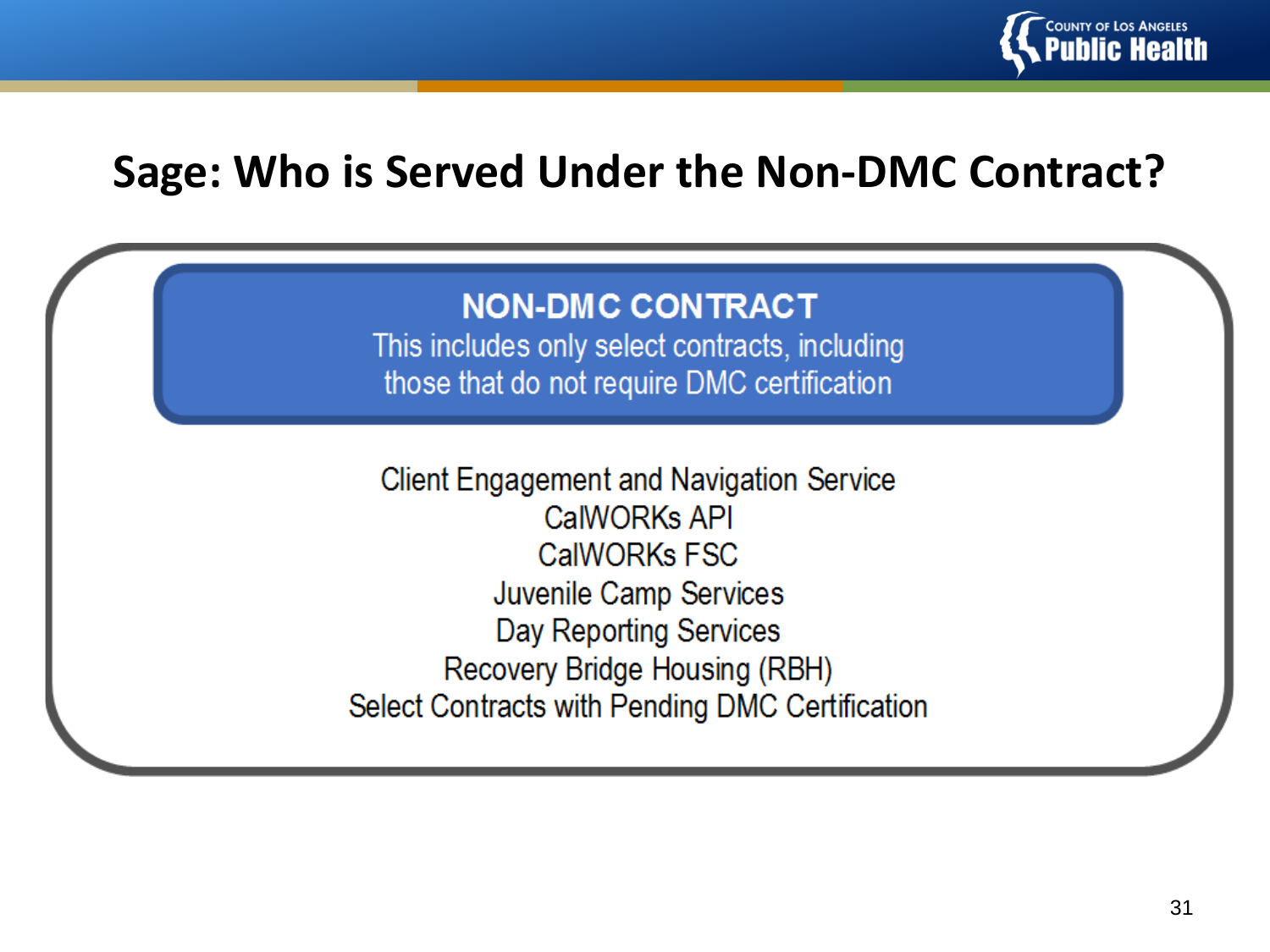

#### **Sage Service Authorization Form**

- **Purpose**: Identifies which of your contracts that you are requesting services be billed to.
- **Importance:** Need to ensure you select the correct contract (DMC or Non-DMC) when admitting patients.
- **"It's not as hard as it sounds":** Almost all patients will be served under the DMC contract even if they are not Medi-Cal eligible or enrolled.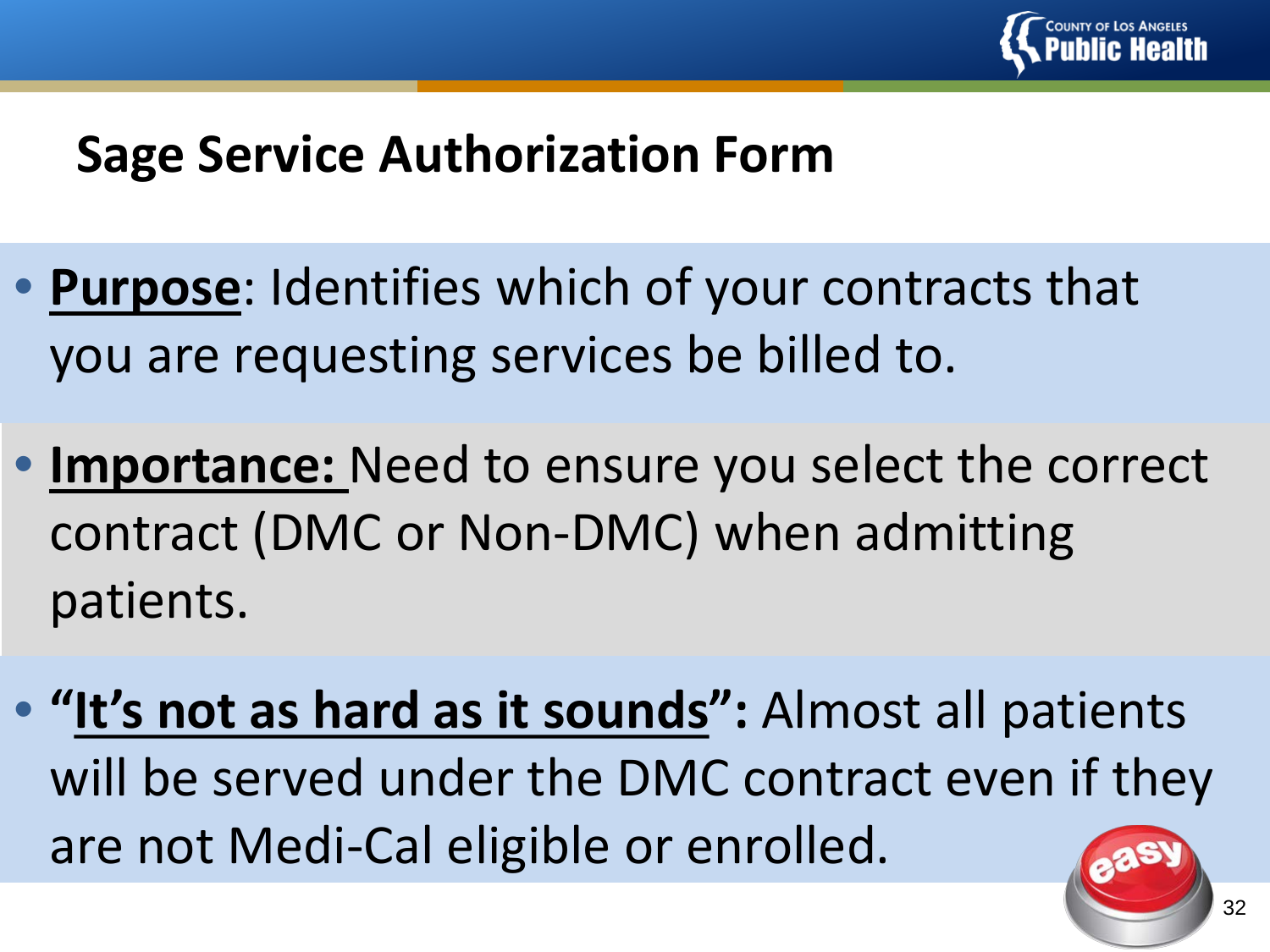

#### **Sage Authorization Form**

- *Rule of Thumb*: You will always request authorization for services under your DMC contract EXCEPT:
	- **Recovery Bridge Housing**: ALWAYS is authorized under your Non-DMC contract.
	- **If your site/agency is NOT DMC Certified:**
		- If this is the situation, then ALL of your services would need to be requested for authorization under your Non-DMC contract.

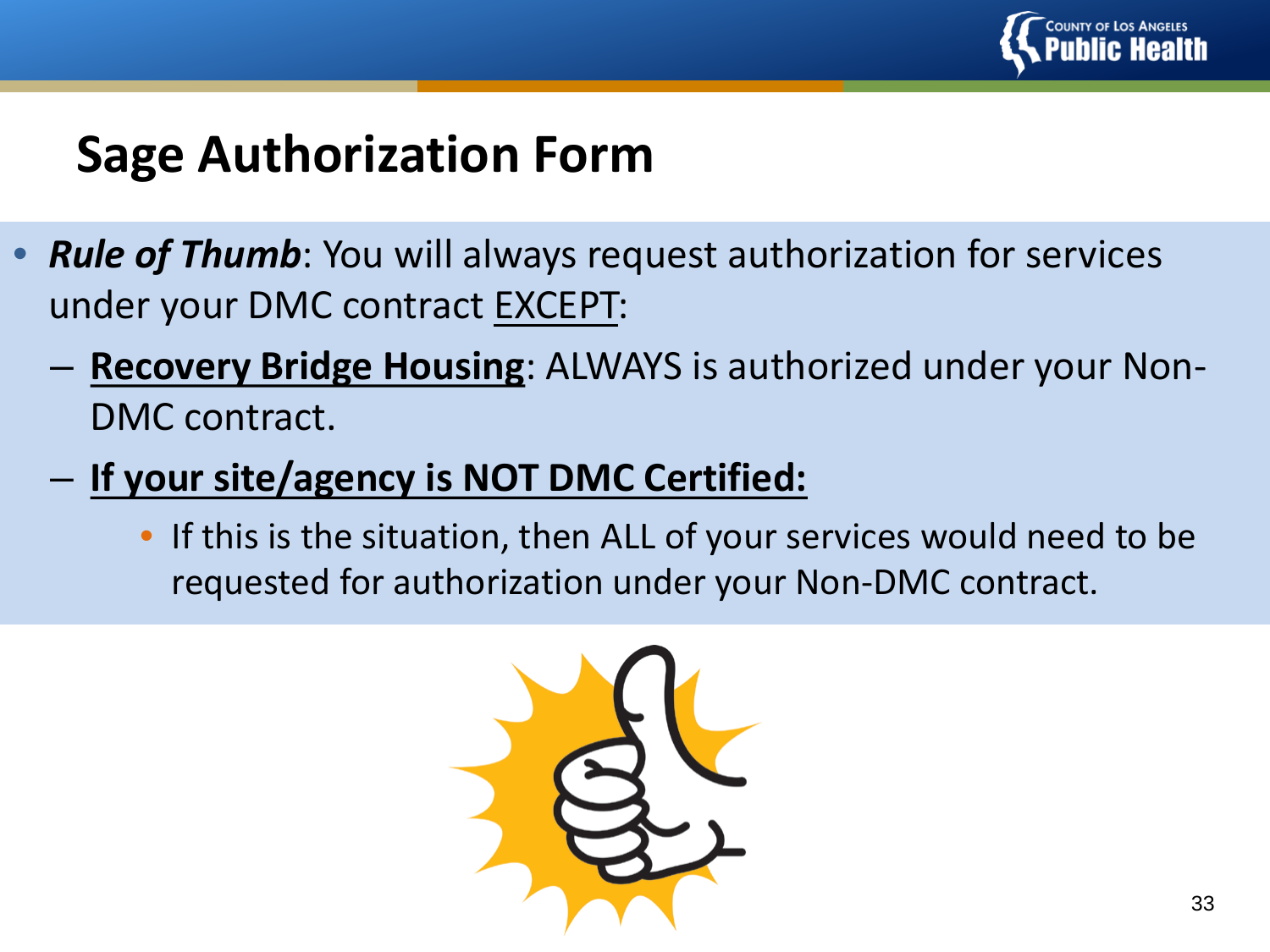

# **What happens if I don't select the right contract when requesting an authorization?**

- **Reviewed by SAPC Utilization Management (UM)**: If caught, will have to deny authorization with request to correct and resubmit.
- If submitted incorrectly and not caught by UM, you may potentially encounter a problem with billing.





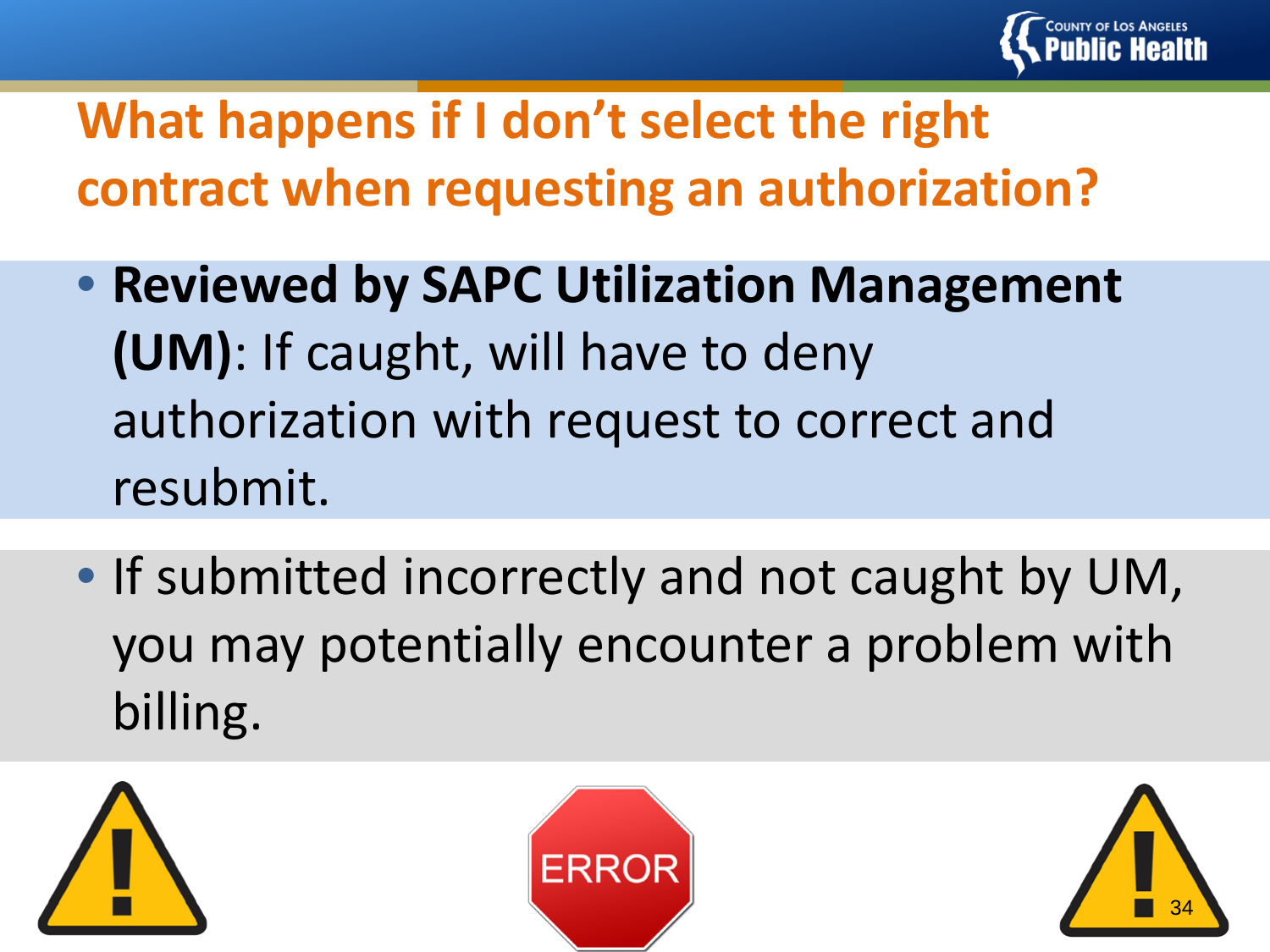

## **Sage Authorization Form**



- **Funding Source:** This is where you will select your "Drug Medi-Cal" or "Non-Drug Medi-Cal" contract **(1)**.
- **Benefit Plan:** You will only ever have 1 option here. Generally, this will be "DMC SUD Services" **(2)**.
- **Program:** You MUST select the program where you are admitting the patient **(3)**.

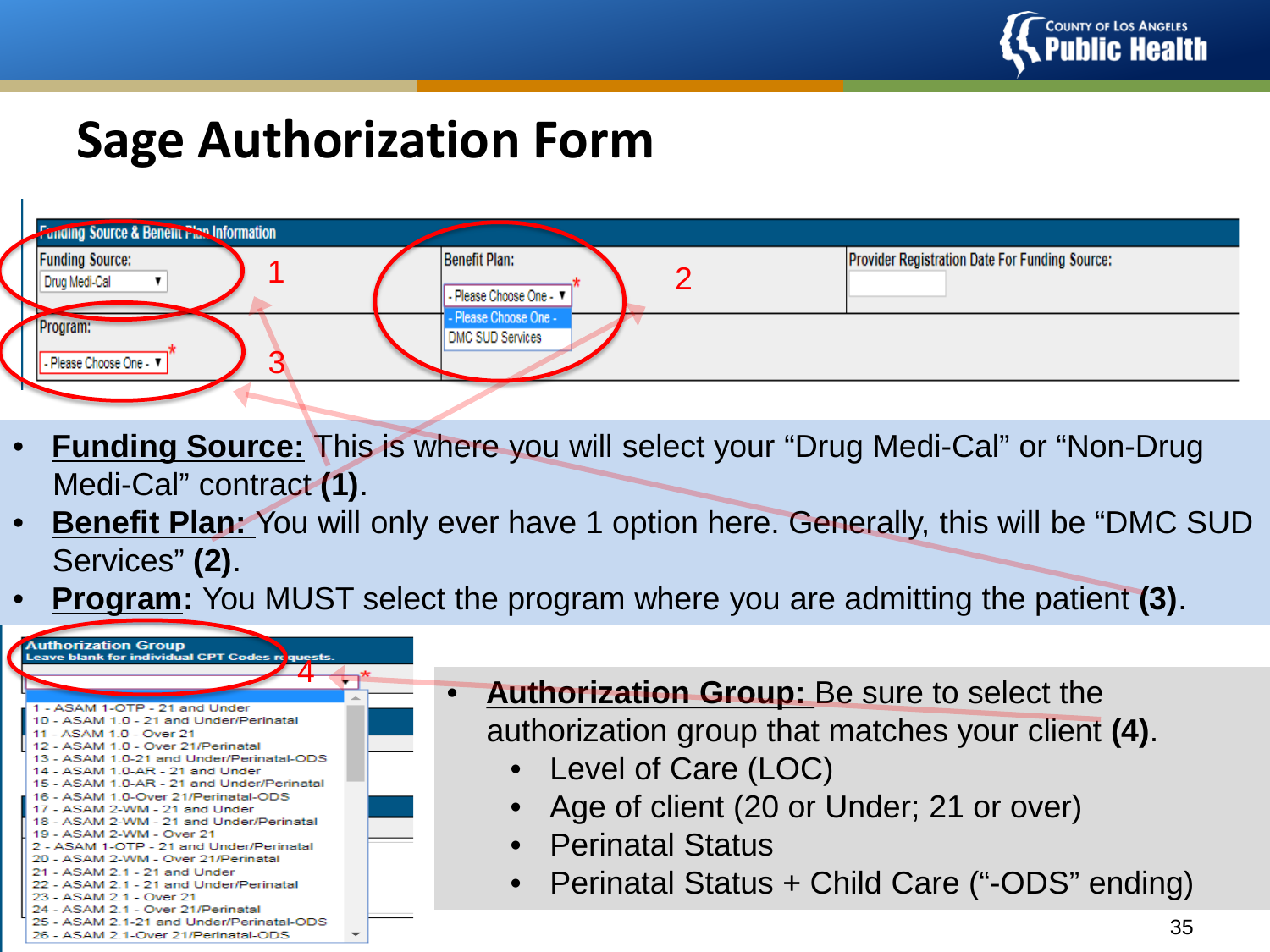

#### **Sage Authorization Form**

|                                   | Comments |  |  |
|-----------------------------------|----------|--|--|
| <b>Comments on Authorization:</b> |          |  |  |
|                                   |          |  |  |
|                                   |          |  |  |
|                                   |          |  |  |
|                                   |          |  |  |

**Comments on Authorization:** This is the current mechanism to directly notify SAPC UM Staff about special aspects of the authorization. Elements to consider including may include:

- Indicting when someone applied for Medi-Cal.
- Identifying the patient as a Criminal Justice patient, which will prompt UM staff to look for your supporting documentation.
- Can also provide updates on the authorization after submission in this section of the form.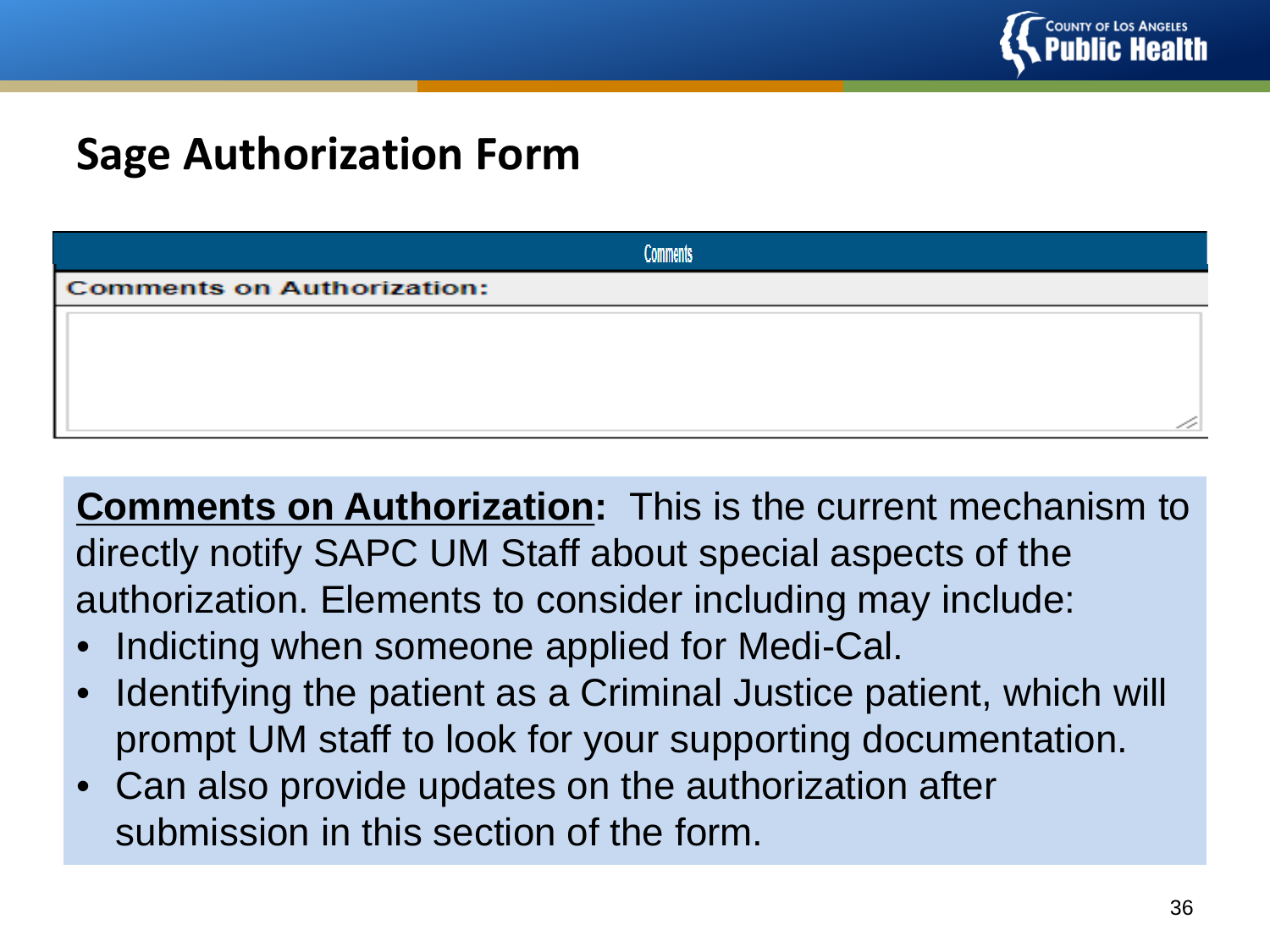

#### **A Quick Word on Provider Authorizations (PAuths)**

- Provider Authorizations are used when billing for outpatient services.
- They are found on the "Authorization" drop down when adding treatment.
- They Begin with a PXXXX
- If you are a contracted SAPC provider, you likely have multiple provider authorizations.
	- THEY DO NOT REQUIRE SUBMISSION OF AUTHORIZATION FORMS, as they are for Non-Authorized Services.
	- Your organization likely has multiple PAuths.